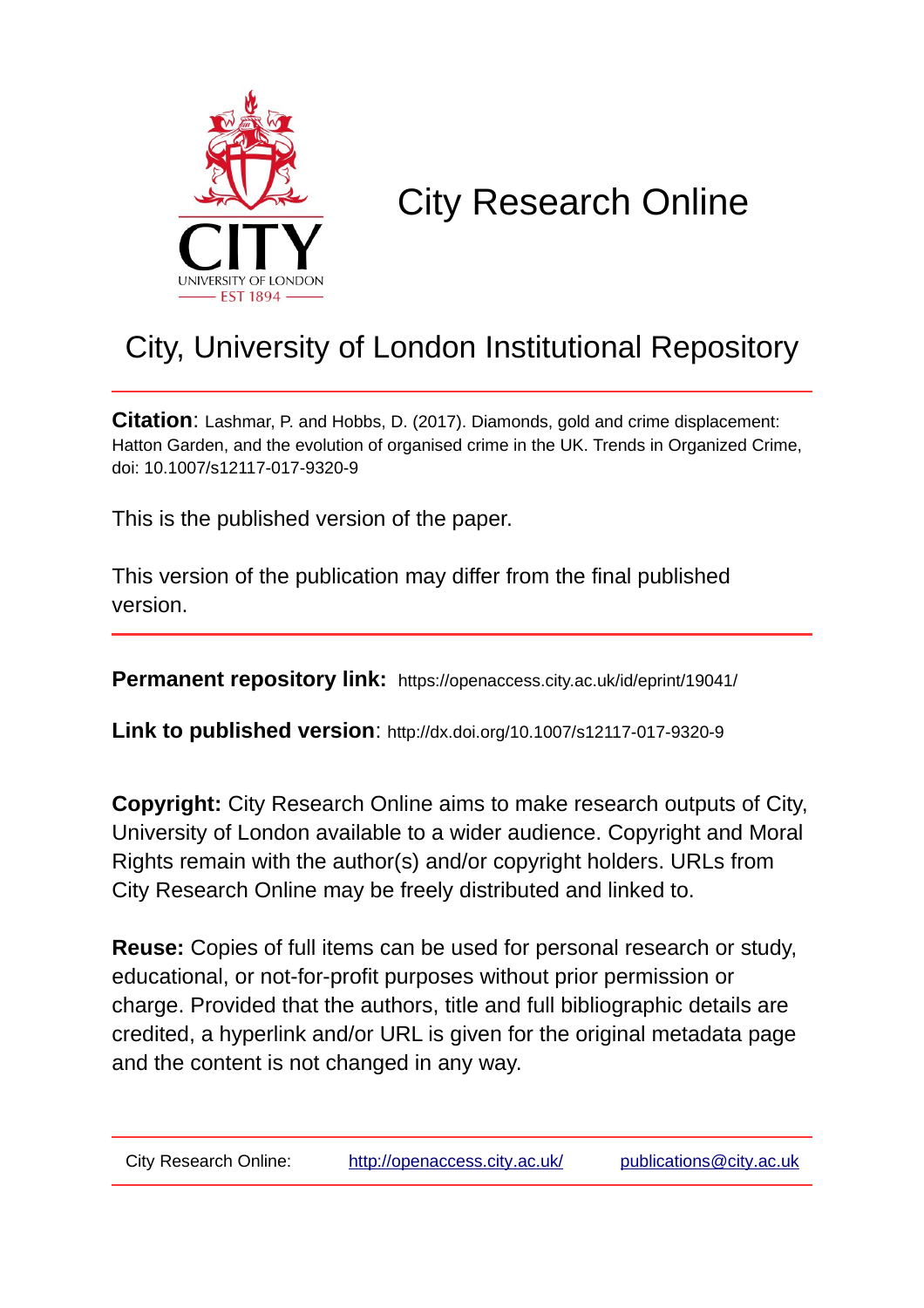

### Diamonds, gold and crime displacement: Hatton Garden, and the evolution of organised crime in the UK

Paul Lashmar<sup>1,2</sup>  $\bullet$   $\cdot$  Dick Hobbs<sup>1</sup>

 $\circ$  The Author(s) 2017. This article is an open access publication

Abstract The 2015 Hatton Garden Heist was described as the 'largest burglary in English legal history'. However, the global attention that this spectacular crime attracted to 'The Garden' tended to concentrate upon the value of the stolen goods and the vintage of the burglars. What has been ignored is how the burglary shone a spotlight into Hatton Garden itself, as an area with a unique 'upperworld' commercial profile and skills cluster that we identify as an incubator and facilitator for organised crime. The Garden is the UK's foremost jewellery production and retail centre and this paper seeks to explore how Hatton Garden's businesses integrated with a fluid criminal population to transition, through hosting lucrative (and bureaucratically complex) VAT gold frauds from 1980 to the early 1990s, to become a major base for sophisticated acquisitive criminal activities. Based on extensive interviews over a thirty year period, evidence from a personal research archive and public records, this paper details a cultural community with a unique criminal profile due to the particularities of its geographical location, ethnic composition, trading culture, skills base and international connections. The processes and structures that facilitate criminal markets are largely underresearched (Antonopoulos et al. [2015:](#page-19-0) 11), and this paper considers how elements of Hatton Garden's 'upperworld' businesses integrated with project criminals, displaced by policing strategies, to effect this transition.

Keywords Hatton Garden . Heist . VAT fraud . Gold fraud . Armed robbery . Drugs . Free market . Crime displacement . Organised crime

'To deal was to live' (Block [1991:](#page-20-0) 38)

 $\boxtimes$  Paul Lashmar [paul.lashmar1@btinternet.com](mailto:paul.lashmar1@btinternet.com)

> Dick Hobbs rhobbs@essex.ac.uk

- <sup>1</sup> Department of Journalism, City, University of London, Northampton Square, London EC1V 0HB, UK
- <sup>2</sup> Department of Sociology, University of Essex, Wivenhoe Park, Colchester CO4 3SQ Essex, UK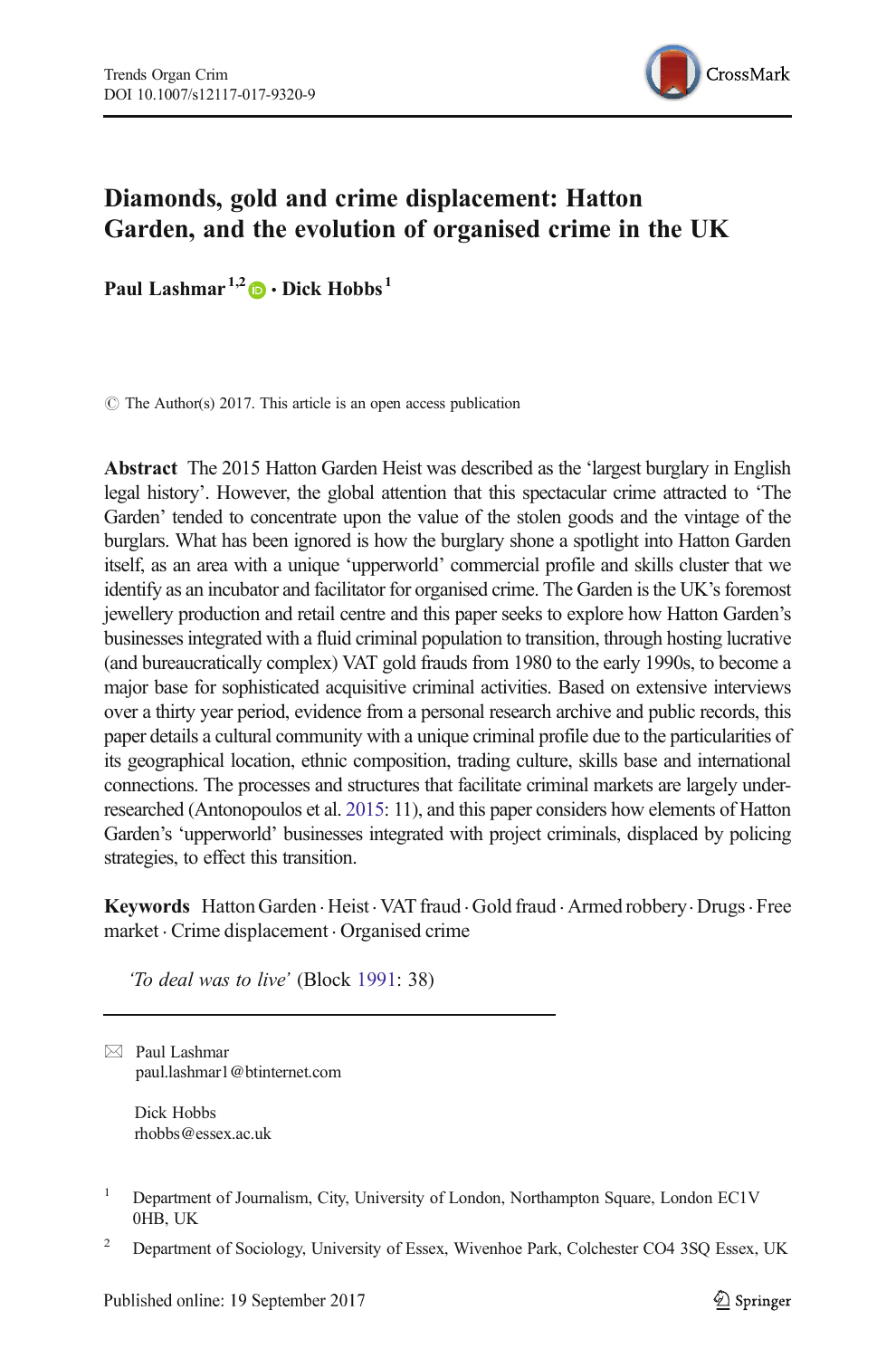#### Introduction

Over a weekend in April 2015, the Hatton Garden Safe Deposit Ltd premises at 88–90 Hatton Garden in central London were burgled. Once inside, the burglars broke into seventy-three secure boxes taking valuables which were initially estimated as being worth £200 m (Buchanan [2015](#page-20-0)). The value and audacity of the theft attracted worldwide attention, and the media, who made comparisons to fictional Hollywood renditions of high-profile burglaries, christened the robbery 'the Hatton Garden Heist', and attributed the crime to foreigners (Campbell et al. [2015\)](#page-20-0). In January 2016, seven Londoners were jailed for the 'largest burglary in English legal history' with a revised value of £14 m. They were led by 'mastermind' Brian Reader, aged 76, John 'Kenny' Collins, 75, Terry Perkins, 67; the other burglars were in their 40s to 60s. Inevitably, perhaps, the media and public focus has been on the ages of the thieves and the value of the haul, rather than on Hatton Garden, which in criminological terms, is a remarkable area of London.

On the western border of the City of London, 'The Garden', as it is known to its habituees, was until recently a world centre for jewellery, and has been home to many famous names in the precious stones and metals trade: De Beers, Johnson Matthey, Sharps Pixley, Mocatta and Goldsmid, N.M. Rothschild and the Diamond Bourse.

[Insert Map A. Caption Hatton Garden]

The catalyst for Hatton Garden becoming the jewellery centre was De Beers, the diamond mining corporation, setting up their headquarters nearby at Holborn Viaduct in the 1870s (Lichtenstein [2013:](#page-21-0) 183). Jewish traders had begun moving into the area during Queen Victoria's reign, many of whom had fled from pogroms in Eastern Europe, although it has always remained multi-ethnic. For much of the twentieth century Hatton Garden's esoteric business rituals often took place on the street or in ethnic cafes such as the 'The Nosherie' in Greville Street, with its veneer-panelled walls (Lichtenstein [2013:](#page-21-0) 92–100). However, with such a concentration of sought after, high value and easily transportable goods, Hatton Garden has had a darker transgressive history.

Benney [\(1936\)](#page-20-0) attributed discrete criminal skills to specific London areas, and vernacular knowledge has long associated parts of the city with specific signature crimes (Leeson [1934\)](#page-21-0). While scholars have long focused on the relationship between place and crime (Bottoms [2007;](#page-20-0) Evans et al. [1992;](#page-20-0) Vann and Garson [2001\)](#page-21-0), the notion of a criminal area is closely linked to the Chicago School, which afforded primacy to working-class habitation emerging 'naturally' (McKenzie [1924\)](#page-21-0) in relation to a specific population: a cultural rather than geographical or physical concept (Morris [1957](#page-21-0): 9; Rock [1973:](#page-21-0) 30). Burgess [\(1929](#page-20-0)), claimed that when a social system emerges as characteristic of a locality, it is legitimate to refer to a 'cultural community' (see also Scott [1937](#page-21-0)), while Hobbs ([1988](#page-20-0), [1995,](#page-20-0) [2013](#page-20-0)) located market relations as the central ethos of contemporary cultural communities, noting that entrepreneurship had come to dominate both legal and illegal markets. Other research has shown concentrations of crime in specific locations because of the commerce taking place there (Hadfield [2006;](#page-20-0) Hobbs et al. [2003;](#page-20-0) Winlow [2001\)](#page-22-0), and our concern here is to consider the manner in which area-based legitimate economic activity can become a driver of major shifts in criminal markets.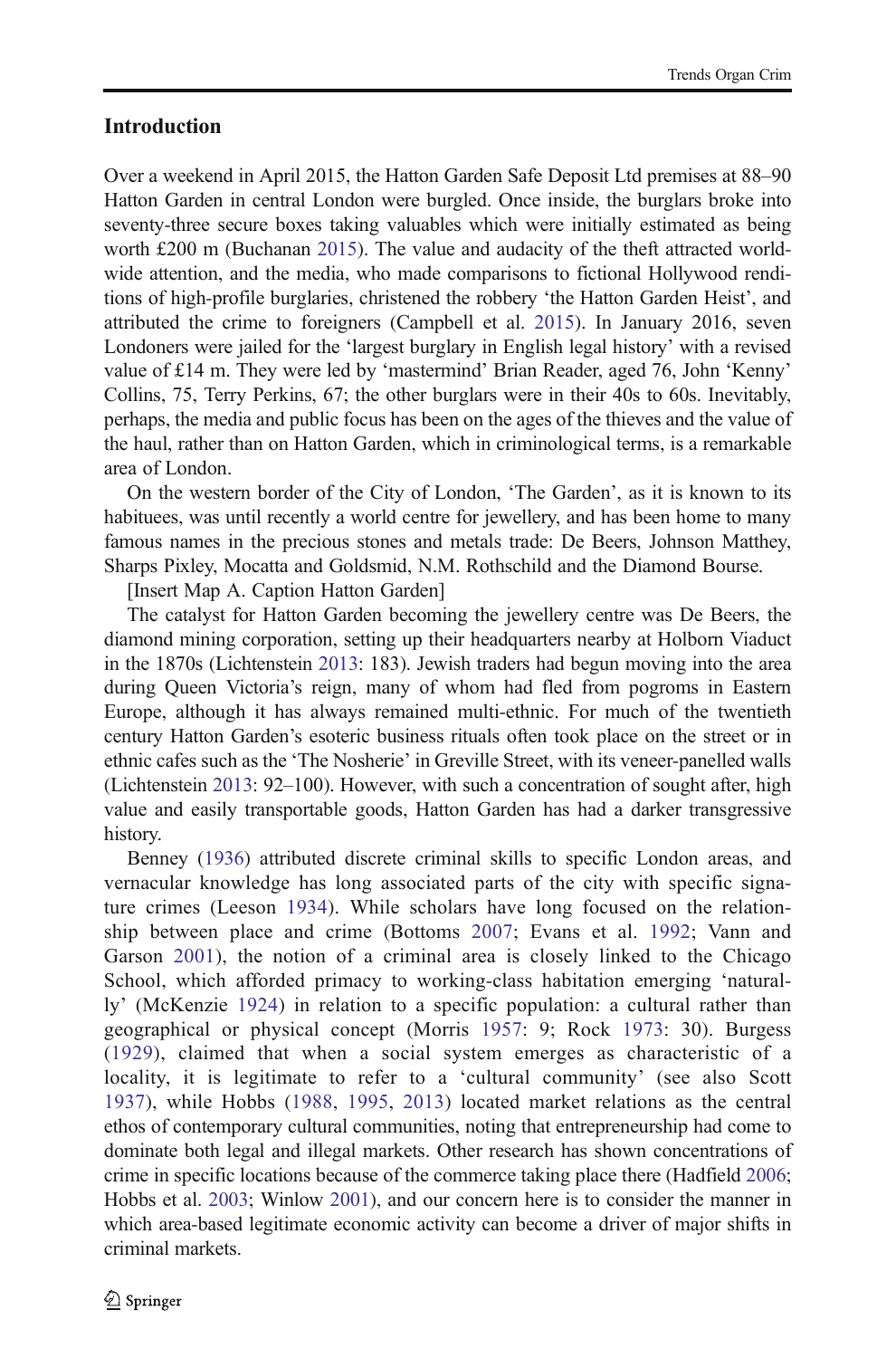Merging opportunity theory (e.g. Clarke and Felson [1993](#page-20-0)) and social network theory (e.g. Morselli [2005](#page-21-0)), Kleemans and de Poot [\(2008](#page-21-0): 90), observe that organised crime1 draws upon skills emanating from legitimate business and, that for legitimate businesses, 'illegal activities can sometimes become completely interwoven with their daily pattern of activities' (ibid.: 84; see also Naylor [2003](#page-21-0)). This paper examines the development of organised crime, as a process of displacement and diffusion, evolving from a learning curve provided by white collar crime ― in particular VAT Gold Fraud. We are interested here in the displacement and diffusion of crime as a result of successful crime prevention (Windle and Farrell [2012](#page-22-0); Clarke and Felson [1993](#page-20-0); Hill and Pease [2001](#page-20-0)), which here will be discussed in terms of criminals adapting to changing law enforcement priorities by shifting to new criminal opportunities.<sup>2</sup>

#### Methodology

It has been proposed by our sources that at the end of the 1970s The Garden was the birthplace of VAT gold frauds, which then took on a professionalised scale of entrepreneurial criminal facilitation, creating a servicing base for a range of criminal activities.The key research questions addressed in this paper are:

As a result of an integration of upperworld facilitators, facilities and local skills, did Hatton Garden provide a career-enabling environment for displaced professional criminals?

Did the innovation of VAT Gold Fraud diffuse the necessary crime skills to external networks and locations?

Did career criminals utilise skills acquired through association with the Hatton Garden business community to innovate serious crime (including drug importation) methodologies?

Have the facilitators and skills within Hatton Garden provided an entrepreneurial base for serious organised crime?

This paper draws on a range of methods.

- Original field work.
- & Use of primary sources and related secondary source material
- & A review of criminology and other texts.
- Unstructured interviews and email exchanges with a range of interviewees and academics.

At the heart of the paper is historical and ethnographic research conducted by the authors since the early 1980s. The narrative and quotations are taken from some of the 30+ people interviewed about their knowledge of armed robbery, VAT fraud, money

 $<sup>1</sup>$  Levi ([2014](#page-21-0)), Hobbs [\(2013](#page-20-0)), and von Lampe et al. [\(2006](#page-21-0)) among others, have discussed the problems of</sup> defining organised crime and, for the purpose of this paper, the authors use the definition provided by the National Crime Agency: [\(http://www.nationalcrimeagency.gov.uk/crime-threats/organised-crime-groups\)](http://www.nationalcrimeagency.gov.uk/crime-threats/organised-crime-groups). <sup>2</sup> For a discussion of the evolution of the notion of organized crime in the UK see Hobbs ([2013](#page-20-0)). For the

subsequent development of the UKs anti-organised crime police agencies see Hobbs [\(2013:](#page-20-0) 13-40), and Harfield (2006; 2008). For a valuable discussion of the absence of a reliable database for this development see Gregory [\(2003\)](#page-20-0)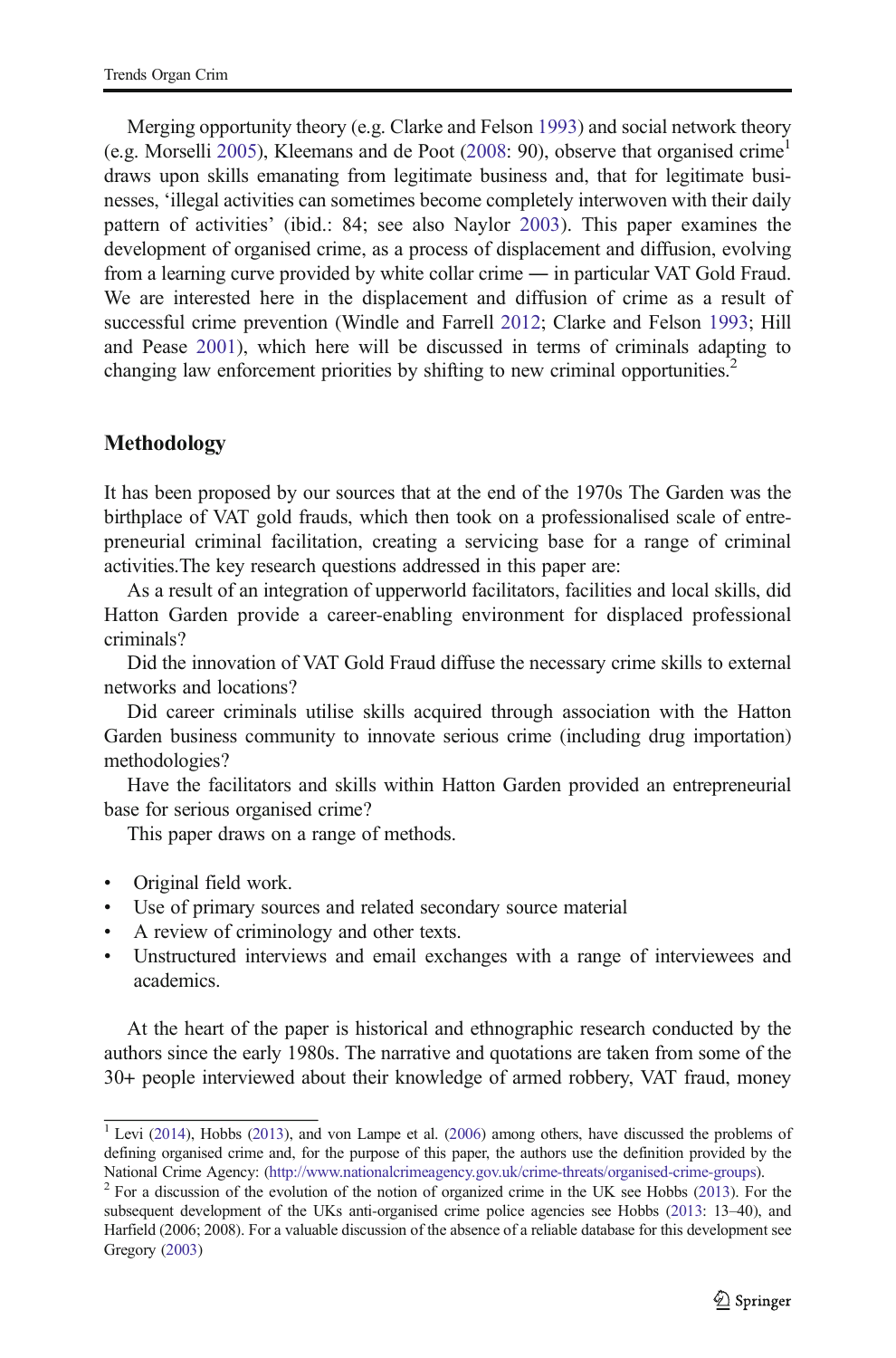laundering and drug trafficking and Hatton Garden. These interviews were conducted from 1981 to 2016 (see appendix 1) and were noted in detail or recorded and, in some cases, partly transcribed and held in one of the authors' personal archive (see appendix [2](#page-19-0) ARCHIVE). Unless otherwise stated, all interview quotations with traders, criminals, lawyers, customs officers, solicitors and police, were undertaken by Lashmar (an investigative journalist until 2009). Quotations from some of these interviews were used in published articles (including Leigh and Lashmar [1986;](#page-21-0) Lashmar [1993,](#page-19-0) [1998\)](#page-20-0). Anonymity is given where the interview is not a matter of public record and other names are anonymized by the original request of the interviewees. The interviews, which conformed to good scholarly practice as well as journalistic practice, took place in the UK; the interviewees were aware of the occupation of the interviewer and consented to publication. Interviewees had the right to withdraw their interviews if they chose. Some interviewees were interviewed a number of times. No interviewee was paid and no ethical issues arose during the interviews. All material that was available for publication was scrutinised by senior editors and lawyers experienced in the UK national media for ethical and legal issues. On a number of occasions requests to interview law enforcement personnel was approved at a senior level in those organisations, and on four occasions a press officer was present. Wherever possible any assertion made by an interviewee for this paper was compared against evidence from other interviewees or the documentary record, including police and court records from the time. Research methods were in line with good historical and ethnographic scholarship. One of the authors spent time in the years from 1986 to 2016 in Hatton Garden acquiring insight into daily life in the area. Interviews took place in locations where the interviewee felt most comfortable: these included homes, pubs, offices, restaurants, coffee shops, customs offices and on one occasion in a casino (Spradley [1979;](#page-21-0) Heyl [1979,](#page-20-0) [2001;](#page-20-0) Pilkington [2016\)](#page-21-0). Some were conducted on the telephone (Hammersley and Atkinson [2007:](#page-20-0) 117). Interviews were unstructured.

In addition, a literature review was undertaken from texts, newspaper cuttings, legal records, court records, the National Archives and personal documents. The wideranging archive (ARCHIVE) of some forty lever-arch files also includes company records for business used for VAT frauds. There is little literature on Hatton Garden or VAT Gold frauds, so the review is brief, but relevant academic texts are considered throughout the paper.

#### Research

It is important in setting the context to note that many of Hatton Garden's traders were, and are, viewed as honest. These traders are represented by the Hatton Garden Association. Judy Head, then company secretary of the Association, writing in 1998, emphasised that most traders were honest and tended to be the victims of crime rather than perpetrators:

Of course there are bad apples in the barrel. Of course there are (or have been) scams of one sort or another, but these involve a tiny minority of dealers, usually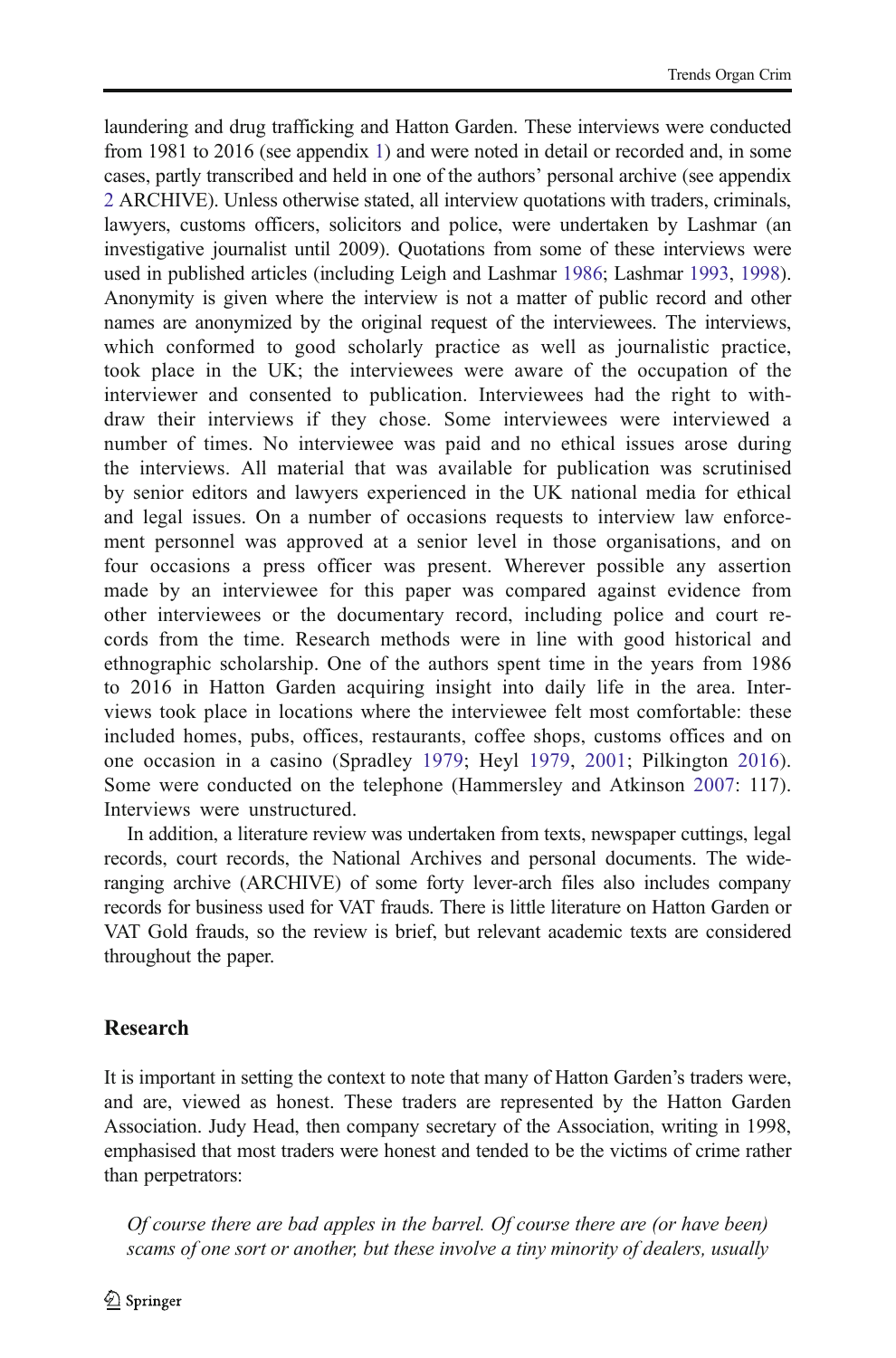strangers to this part of the world and none of them members of […] the Association.<sup>3</sup>

According to interviewees and secondary sources (Finch [1992](#page-20-0); Graham [1998;](#page-20-0) Hirsch [1998;](#page-20-0) Lichtenstein [2013](#page-21-0)), for much of the twentieth century, the jewellery business in Hatton Garden operated on an unwritten code of conduct between men who had dealt with each other for years, and who often walked around with a fortune in their jewellery pouches. A well-respected figure and trader in the area was Michael Hirsch, who had worked for the big gold dealers for 30 years by the time he was interviewed in 1998. He described the day-to-day scene of trading:

'When I first came to the Garden the diamond dealers would do their business in the street, between 12pm and 2pm each day.

Business down here has always been based on trust. There is a Yiddish term ― "muzel brocho"— my word is my bond. If someone reneged on a deal, they could never trade down here again (1998).

#### Criminal activity

Our research sources provide evidence that Hatton Garden exhibited an atypical crime profile specifically predicated on the area's unique commercial importance as the UK's jewellery production and retail centre. Hatton Garden is not a distinct police area, but is part of the Holborn sub-district of the Borough of Camden and therefore there are no separate crime figures for the area in order to produce a statistic-based crime profile. However, the authors' archive has nearly 100 cuttings from the old Press Association and The Observer newspaper libraries for the period 1931–1998 which report crimes of burglary or robbery in the Hatton Garden area to traders from the area (ARCHIVE Doc1). For example, in 1949 The Evening News reported that 'Hatton Garden Gets "Ali Baba Cave^', and that a safety deposit strongroom was to be built to save traders having to carry jewels and precious metals away from Hatton Garden each day. This was a response to robberies and burglaries in the . But still robberies continued. Typical reports of robberies are: the *Yorkshire Post* 23 May 1967 — '£9000 diamonds taken in Hatton Garden attack'. A serious crime was the murder of Hatton Garden Diamond Merchant Leonard Grunhut in March 1978 who was shot outside his Golders Green home with £250,000 in diamonds stolen by the murderer. Hatton Garden was a particular target for 'craft'<sup>4</sup> criminals such as burglars and safe-blowers because of the high value merchandise stored there.

Through key criminals it is possible to trace Hatton Garden's criminal evolution over decades. Brian Reader, the pensioner who was convicted of organising the 2015 Hatton

 $3$  Letter to editor of the Independent, 12 August 1998 in response to publication of Lashmar P [\(1998](#page-20-0)).  $4$  Typified by the safe-cracker, craft crime (McIntosh [1975](#page-21-0)) suggests a comparison with the parallel world of industrially organised labour, where criminals were 'apprenticed' to older, more experienced, skilled criminals (see Hobbs [1995](#page-20-0)). However, with improvements in security and the decline of the cash economy, craft crime was gradually superseded in the 1970s by 'project' criminals, loose-knit groups who would rob banks or burgle banks or warehouses.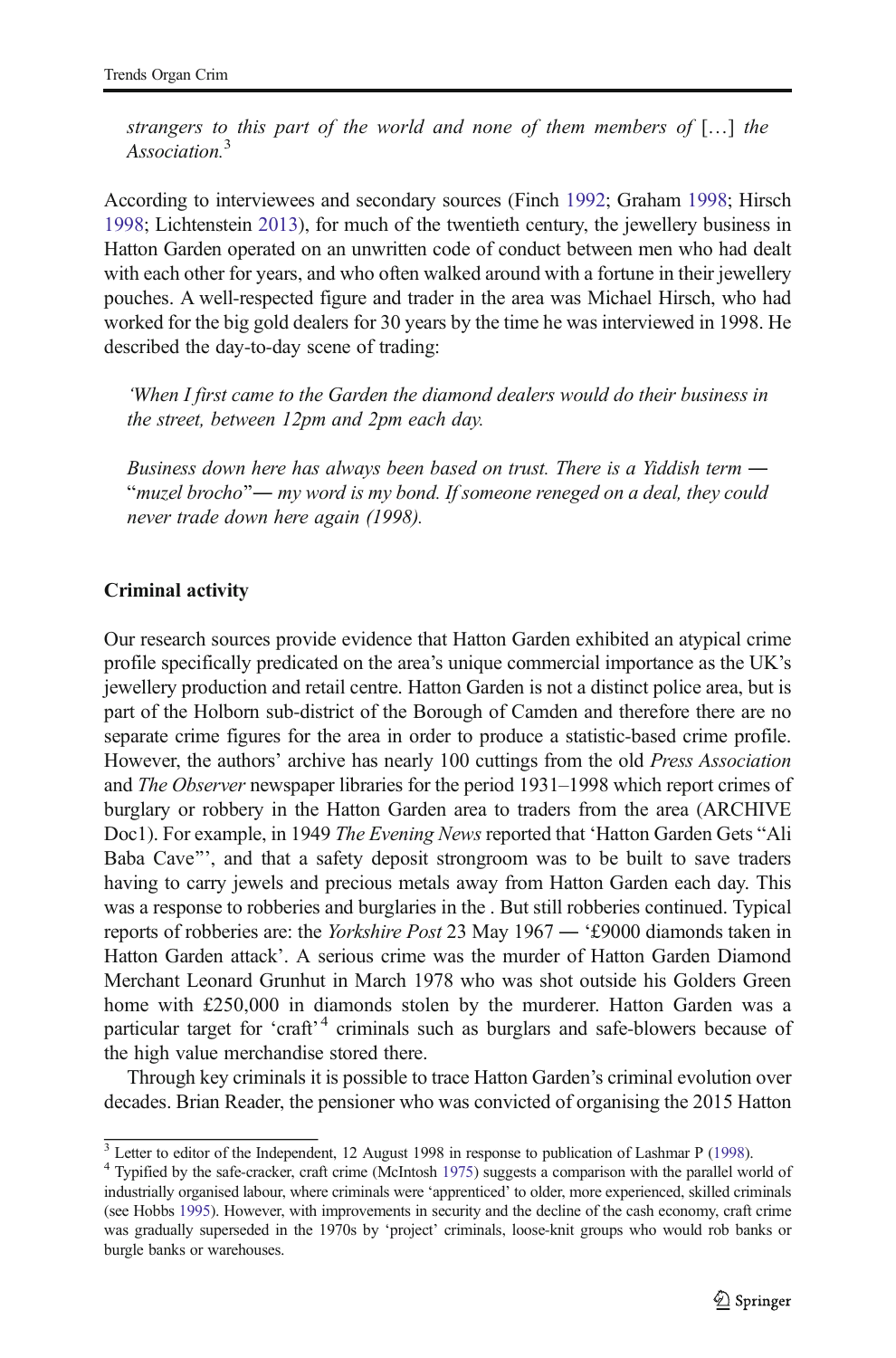Robbery Safe Deposit burglary was part of a fluid but highly effective team of 'project criminals' ― in this case burglars ― from the late 1960s to the early 1980s, who not only stole from premises in and around Hatton Garden, but used their 'social opportunity networks' (Kleemans and de Poot [2008\)](#page-21-0) there to gather intelligence and dispose of their takings, often meeting in the cafes and pubs (Goodwin [1982\)](#page-20-0). A 'Particulars of Offences sheet' from the time show 29 commercial robberies by the team, many in the area, including a burglary at a diamond Merchants in Ely Place, EC1, in 1980, forcing entry into a jewellery manufacturer in Berry St, EC1, in 1978 and many other offences  $(ARCHIVE Doc 2).$ <sup>5</sup>

Newspaper cuttings reveal an ebb-and-flow of acquisitive crime in the area, along with peaks ― like a three month period in summer 1987 when Hatton Garden suffered six robberies and 10 burglaries. One trader who ran a jewellery manufacturing company with 50 employees claimed that The Garden was a 'nogo area': 'Things are so bad and the police are doing so little that this must be aired. What's happening to me is happening all over The Garden' (Reynolds [1987](#page-21-0)). The local police made it clear that they thought this an exaggeration and continued to deal with incidents on a case-by-case basis. Indeed, research for this paper indicates that during the twentieth century, the police failed to take Hatton Garden seriously as a specific crime problem.

Jewellery sealed the long marriage of convenience between The Garden's crooked dealers and inner-city working-class crime families. Interviewed in 1992, the late Tony Lambrianou, once the youngest member of the Kray twins' 'Firm', reminisced on The Garden in the post-war years:

In the 50s, a lot of villains would put on a suit and go "on the knocker" round the suburbs, calling at people's home and buying unwanted jewellery, paying silly prices to old ladies. Old Charlie Kray, the twins' father, used to do it. You could make a good living on the knocker, then if you got a good piece you would take it down The Garden and that way a whole lot of alliances were made.

You can still make a living out of The Garden if you know the right people. You can get a nice piece of gold, a big bracelet or a necklace for half the price it will cost in the High Street. An iffy piece of gold is known as 'in the trade' and it won't be ramped (hallmarked) but you are buying gold below the market price. Then you can knock it out in the pub to your mates (Lambrianou [1992a\)](#page-21-0).

Certain dealers straddling the legal/illegal divide were known to be 'fences' who dealt in stolen jewellery. Dubious dealers provided tip-offs to criminals as to when to rob a particular honest dealer or manufacturer's premises to best financial reward. Another of the fences' facilitation roles was to smelt stolen jewellery and then pass it onto the big legitimate bullion dealers and launder the proceeds (Lashmar [1993](#page-19-0)). Over decades large quantities of stolen jewellery has changed hands.

<sup>&</sup>lt;sup>5</sup> After being identified by a supergrass, Reader left the country in 1982 and returned under an alias only to involve himself in the disposal of the gold from the 1983 Brinks Mat robbery (Pearson [2006\)](#page-21-0).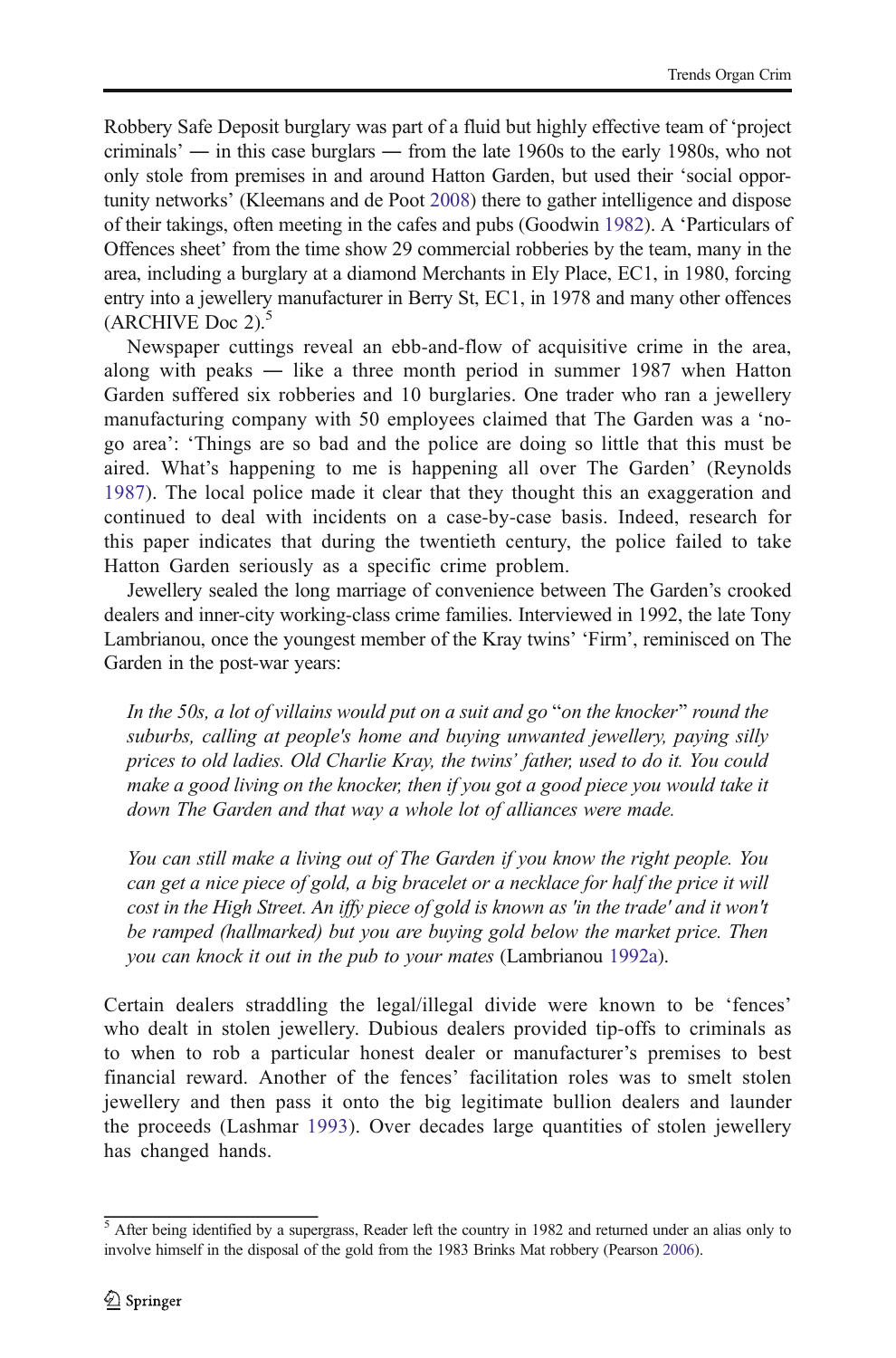The ease with which stolen jewellery passed through the Garden was shown in 1994, when four pairs of cufflinks and a tiepin stolen from Prince Charles was bought by a jeweller within hours of the burglary at St James's Palace. The jeweller later said he had purchased the items not knowing they were stolen and when he saw the pictures of the missing items in a newspaper he contacted Scotland Yard. The jewellery was returned, and the Prince thanked the jeweller, who had paid £450 cash for the £10,000 haul (Lashmar [1998](#page-20-0)).

#### White collar crime ― VAT fraud

Post-war Hatton Garden businesses were expert in evading Exchange Controls and moved gold and jewels around Europe (Finch [1992;](#page-20-0) Raynes [2016](#page-21-0)), but Hatton Garden's role in white-collar fraud was to take a gear change from the late 1970s with the emergence of VAT gold fraud. VAT was introduced in 1973, and administered and collected by HM Customs & Excise (later HM Revenue and Customs), Although there has been some research into the trans-European VAT fraud known as carousel fraud which proliferated between 1996 and 2006 (Rusev and Dzhekova [2015](#page-21-0): 61–75; Frunza [2013:](#page-20-0) 46–57), there has been none regarding the earlier VAT Gold Frauds in the UK, despite the fact that within five years of their initiation the gross takings of the gold frauds were valued far in excess of £500 m (Leigh and Lashmar [1986\)](#page-21-0). Gold supply to the public had been constrained by the Labour Government from 1974 to 1978, and one of the first acts of Mrs. Thatcher's new government in 1979 was to remove the VAT on gold coins like the South African Krugerrand in order to give private individuals freedom to trade in gold. However, the new government kept VAT on gold scrap<sup>6</sup> and coincidentally raised the rate from 8% to 15% making VAT fraud a more attractive proposition.

#### Case study: 'Sammy and Albert' ― early adaptors

How the fraud was facilitated by businessmen on the legal/illegal border is shown by two of Hatton Garden's best-known businessmen. 'Sammy' used to have a gold smelting and jewellery business but, by the time of being interviewed in 1992, lived in semi-retirement in a quiet north-west London suburb; he and his long-time associate 'Albert' were interviewed at their regular haunt, the Barracuda gaming club in Central London. Albert was a stocky working-class London-born jeweller and 'fence', with a string of convictions, who worked from a drab backroom office assisted by several rugged lieutenants. 'Sammy and Albert' explained that the first 'back-to-back' frauds required a VAT certificate before the bullion houses would hand over the key

<sup>6</sup> Scrap is defined as any kind of precious metal not in the form customarily traded, such as jewellery.

<sup>7</sup> Their account of the rise of VAT fraud is supported by other research interviews including those with senior members of HMRC. The authors have examined over forty VAT gold fraud cases of the early 1980s which also support the 'Sammy' and 'Albert' account of its development.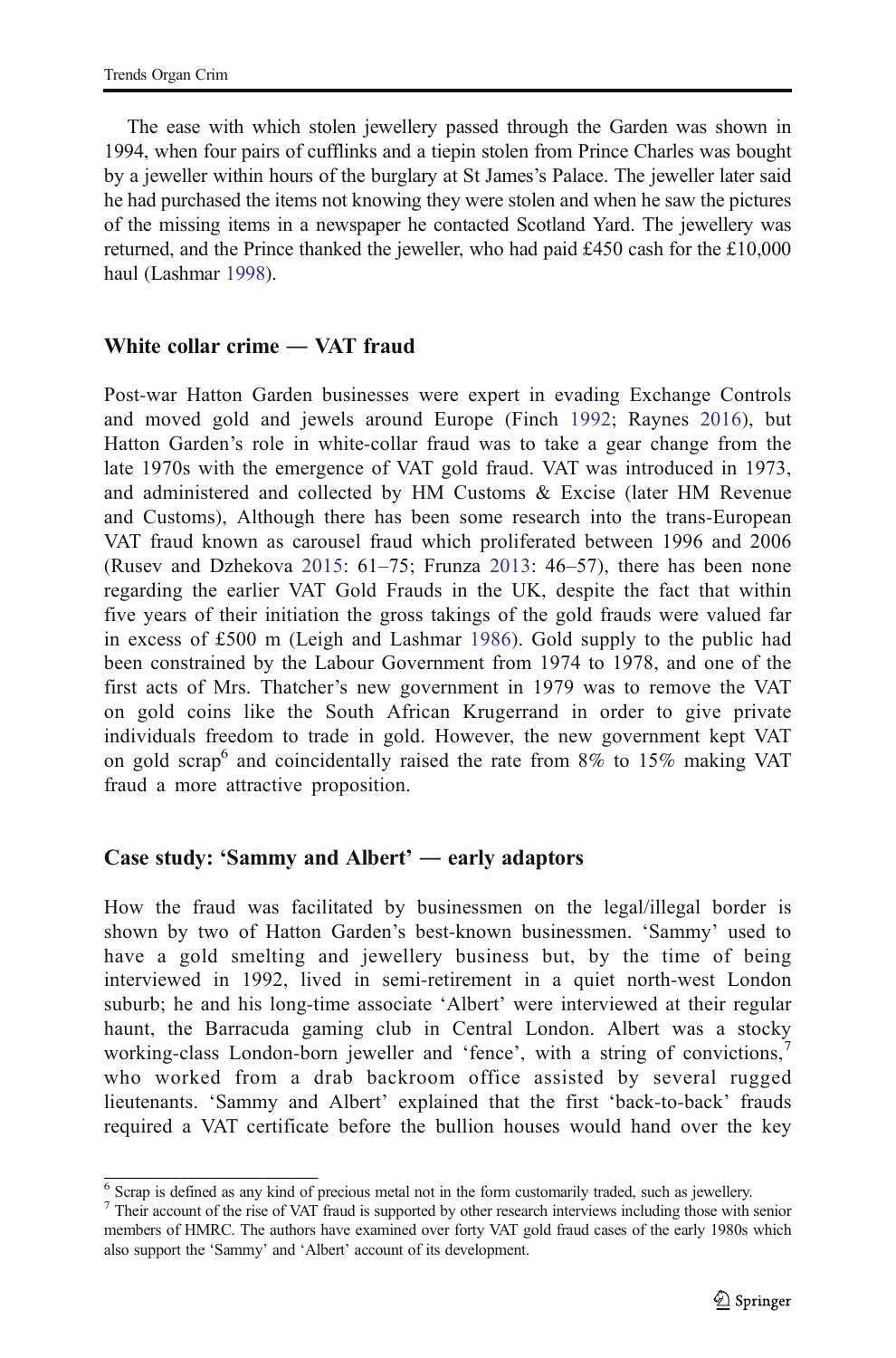ingredient of the fraud ― the VAT. So the fraudsters registered for VAT under false names.

Sammy described the basic fraud:

Then you were off. You go and buy from one of the big bullion houses like Johnson Mathey, say £100,000 worth of krugerrands paying a small premium. The coins were then melted down and sold back to another bullion house for slightly under the price of gold. So the team might get £98,000 plus 15% VAT; that's £114,800. After expenses their profit was £11,000 (although they still owe the VAT £15,000). The next day the team would buy £114,000 worth of krugerrands. And so it would go on. It might be three or six months before the VAT were breathing down your neck  $-$  by which time the proceeds would be in the millions, and the team would either have disappeared or started again under a different set of names (1992).

By late 1981, Customs and Excise were aware that there was a serious problem of revenue collection in the gold market. A lot of VAT registered businesses were vanishing without paying their taxes. According to Raynes ([2016](#page-21-0)) the first clue came when a notorious Hatton Garden character was picked up by the police driving a gold Rolls Royce while disqualified. Or, as Albert put it, 'Suddenly all these blokes who hadn't had two bob were riding round in £20,000 cars'.

#### Crime prevention ― crackdown on armed robbery

The emergence of VAT Gold Fraud was to coincide with a displacement experienced in another, more violent, type of crime. A wave of armed robbery had emerged in the 1960s that epitomised McIntosh's project crime thesis which suggested that craft criminals had made way up the pecking order to ad hoc violent groups of robbers (McIntosh [1971,](#page-21-0) [1975](#page-21-0)). Armed robbery (McVicar [1979](#page-21-0); Hobbs [1997\)](#page-20-0) reached its zenith in the 1970s (Ball et al. [1978](#page-20-0)) but the 'supergrass' system began to make bank robbery a precarious profession, as some robbers were now giving evidence against dozens of their former associates in return for reduced prison time (Hobbs [2013;](#page-20-0) Cox et al. [1977](#page-20-0)). In addition, a number of robbers were shot by police while carrying out a robbery (Waddington [1991](#page-22-0): 24). As Matthews ([2002](#page-21-0): 131) observes, by the early 1980s, the security industry had become more proficient at protecting valuables, whether in location or in transit, resulting in a gradual downturn in robberies (see also Gill [2000:](#page-20-0) 157; Jennings et al. [1991](#page-20-0): 48–57; Mark [1978;](#page-21-0) Hobbs [1988](#page-20-0): 62–83). These prevention strategies coalesced to leave armed robbers looking for a less risky form of acquisitive crime.

#### Crime displacement ― from violent to white collar crime

According to interviewees, The Garden grapevine started buzzing with word of a VAT fraud using gold. One of those credited with inventing the fraud was James'Bug Eye' Marsden, a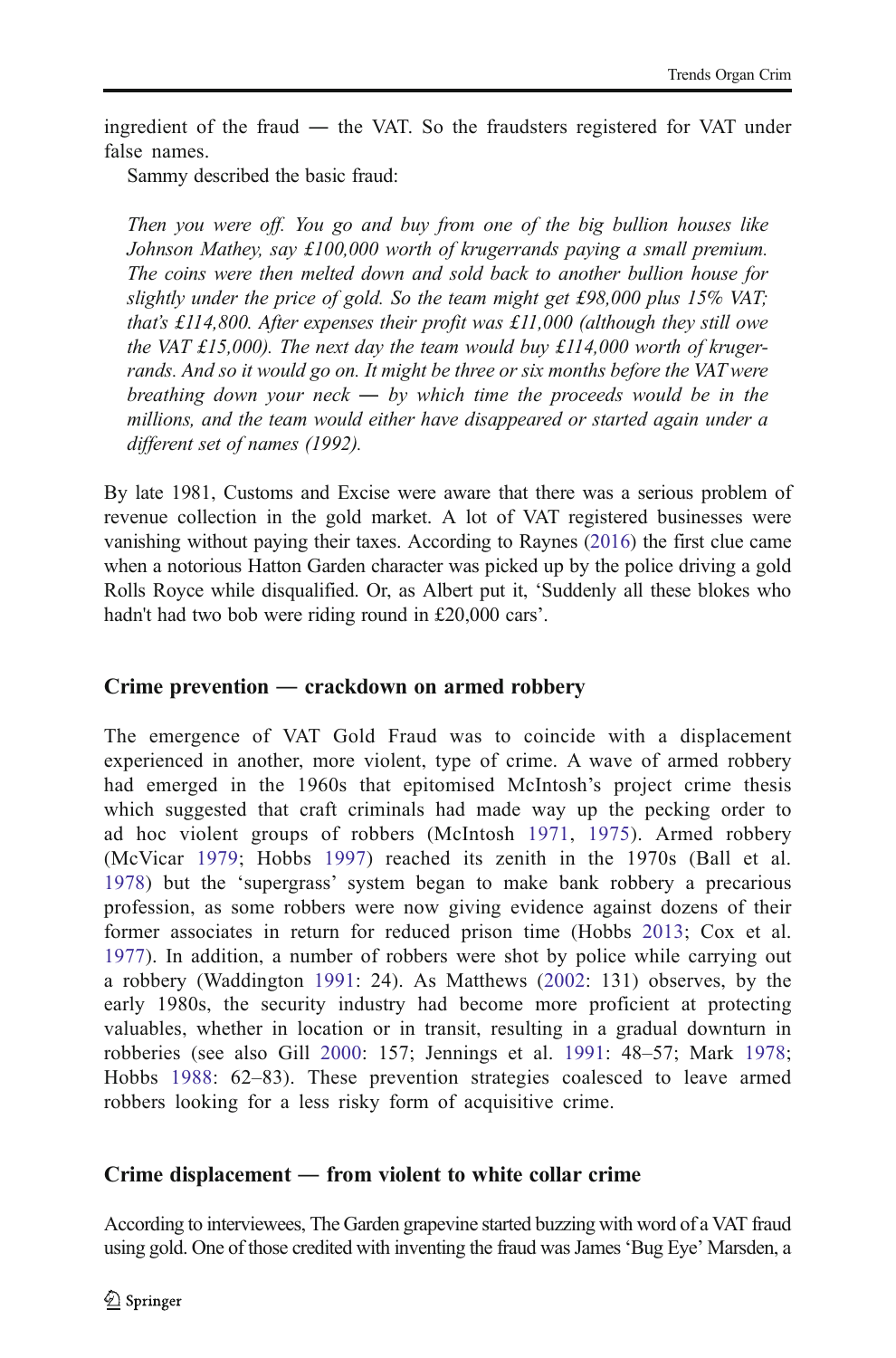Hatton Garden jeweller who was a close friend of some of London's most prolific armed robbers, including Mickey Green, James Jeffrey and Ronnie Dark (an intimate of the Great Train Robbers). Green, Jeffrey and Dark had all been named by the first supergrass, Bertie Smalls, in 1972 (Hobbs [2008](#page-20-0)) and, as they emerged from jail, Marsden recruited them to help in his VAT fraud. In line with Gill's ([2000](#page-20-0)) notion of 'rational offenders', one former armed robber, 'Terence', interviewed in 1985, explained their thinking:

Suddenly the blaggers (armed robbers) realised that instead of going across the pavement, tooled up and risking being shot by the Old Bill or grassed up by one of your own and getting 15 years, here was a way to make millions. Even if you got caught the maximum they could give you in the early days was 3 years. If you'd salted a few million away even that was alright ('Terence' [1993](#page-19-0)).

When they stopped the Marsden fraud, with Operation Finger, on 14 October 1981, Customs claimed that  $£5$  m had disappeared, along with Marsden, Green and Jeffrey, to Spain's Costa del Crime. Of those who remained, one was sentenced to three and half years in prison and fined £90,000. Ronnie Dark was jailed for a year and fined £3000. Several other members of the team were given short prison sentences and fined.

Armed robbers were quick to adapt to VAT fraud (Gill [2001:](#page-20-0) 287) with intelligence from 'social opportunity networks' that revolved around leisure locations like drinking clubs. Ex Customs & Excise officer David Raynes interviewed in 2016 described two key venues:

The key to a lot of the villains getting involved was a 'Kalooki' (card game) school in Edgware which was frequented by Hatton Garden dealers and also some important criminals. The word also got around Mickey Green's club, a 'spieler' or drinking den for criminals ― which was in Harrow.

By 1982 VAT gold fraud was booming in The Garden and Customs ran numerous operations with names like 'Argonaut', 'Finger', 'Leonard' and 'Ernie'. In 'Operation Leonard' Customs arrested two former Great Train Robbers, Charlie Wilson and Roy James, the armed robber Danny Redmond, and a dozen other people. After being released from prison, Roy James had become a Hatton Garden silversmith ― a trade he had learnt while incarcerated. They were accused of stealing VAT worth  $£2.4 \text{ m}$  – almost as much as that stolen from the great train robbery. After two trials where the jury could not reach a decision, and Charlie Wilson agreed to pay compensation, the judge decided that the prosecutions should be abandoned.<sup>8</sup>

Customs started to crack down, and now a legitimate company was required for VAT registration. Although the consequences of the drive to 'free' the market and so encourage criminal and high-risk behavior has been more apparent since the market crash of 2008 (Hobbs [2013:](#page-20-0) 234–35), such concerns were barely acknowledged in the 1980s, and the criminal opportunities that

<sup>&</sup>lt;sup>8</sup> Wilson turned his hand to drug smuggling, and in 1990 he was shot dead at his home in Spain.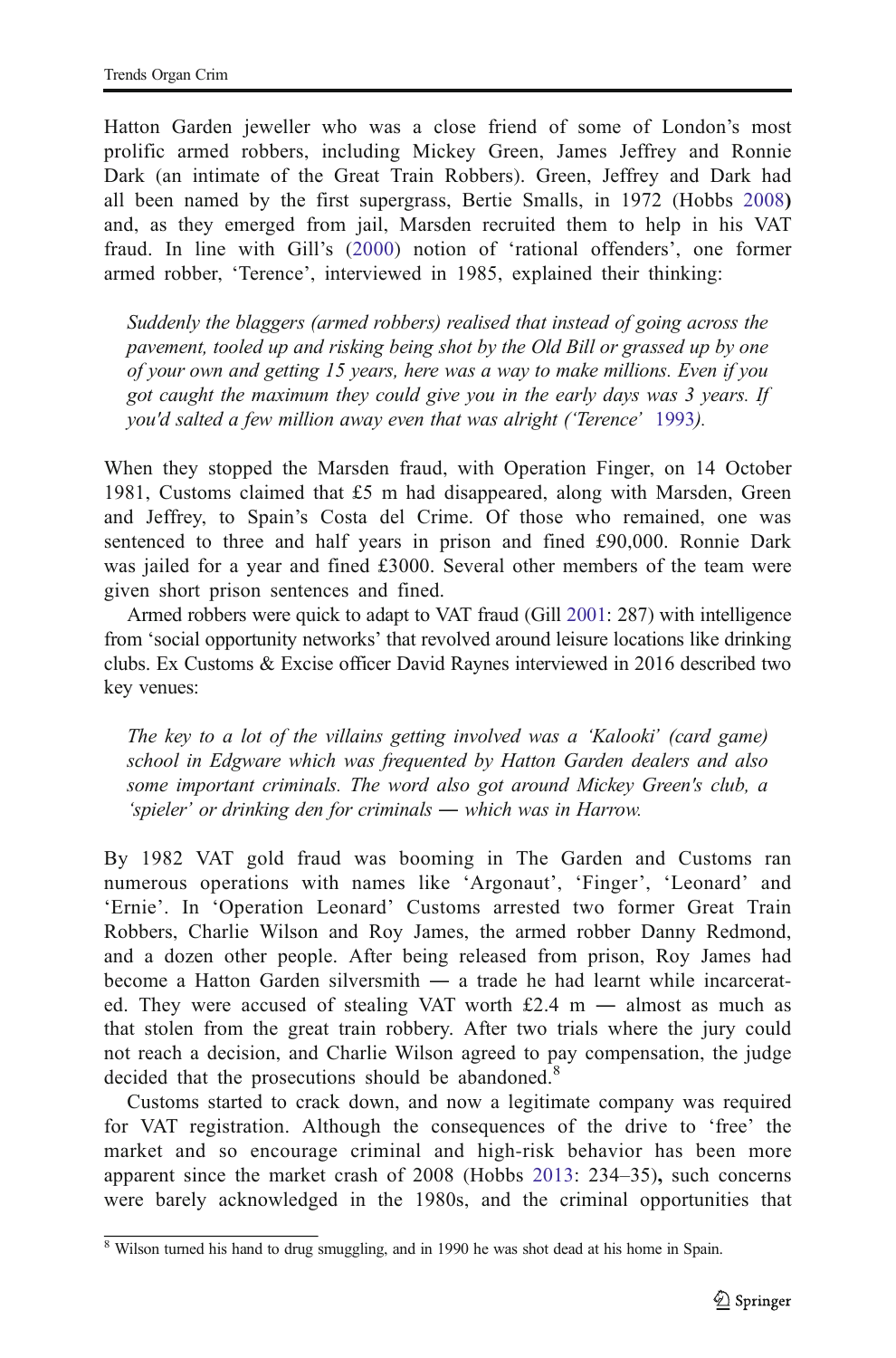emerged from the light-touch regulatory approach invited constant innovation and a series of 'tactical crime' displacements (Eck [1993\)](#page-20-0). Albert explained the next variant of the scam which required the fraudsters to operate through a legitimate company:

So I sent a conman down to a small jewellery shop out in the sticks. The conman rolled up and told the owner he was from the VAT and demanded to see his books. On the sly he photocopied the bloke's VAT certificate and I sold copies of it all around The Garden. Some months later the Customs tried to work out why some little bloke who had been turning over two bob a year was suddenly dealing £8m worth of gold (Sammy and Albert [1992\)](#page-21-0).

Diamonds constitute a segment of the unlicensed capitalism that pervades global trade routes, interacting seamlessly with both upper and underworlds (Hobbs [2013:](#page-20-0) 232–33), and it is important to note that a significant portion of this trade has its origins in an illegally sourced product (Vorrath [2014:](#page-22-0) 15–18; Siegel [2008:](#page-21-0) 85–112).Traders had experience in smuggling diamonds with networks extended to Africa where precious gems were routinely taken out of war zones and smuggled into the various interconnected specialist jewellery centres of the western world, including Hatton Garden (Koyame [2005;](#page-21-0) Nordstrum  $2007$ ).<sup>9</sup> In early 1982 the Government hastily re-imposed VAT on gold coins, and the fraudster's response was to smuggle in coins from territories where there was no, or very little, VAT (Pashev [2008\)](#page-21-0). Traders who were adept at using smuggling routes, including those trafficking 'blood' or 'conflict' diamonds, were able to explain to their bankrobber partners, in return for a fee, the best ways to avoid border restrictions and controls. In a 1986 interview armed robber turned author, John McVicar, recounted vivid conversations with some of his former criminal associates who had moved on from robbery to the VAT fraud, and who described shuttling between London and locations where gold coins could be bought without too many questions being asked such as Jersey, Guernsey, Liechtenstein and Switzerland:

At peak they (the fraudsters) would be coming in by private jet three times a week and they would bring as much as  $\pounds 2m$  a time. They made so much money they did not know what to do with it (Leigh and Lashmar [1986](#page-21-0)).

#### Counter-surveillance

Customs were taking a keen interest in fraud in Hatton Garden. Albert said that good intelligence was crucial in avoiding arrest.

You would know when they used to come into The Garden, the phones would buzz, everybody would know what was going on.

<sup>&</sup>lt;sup>9</sup> For a concise overview of the role of smuggling within organized crime see von Lampe ([2016](#page-21-0): 297–300)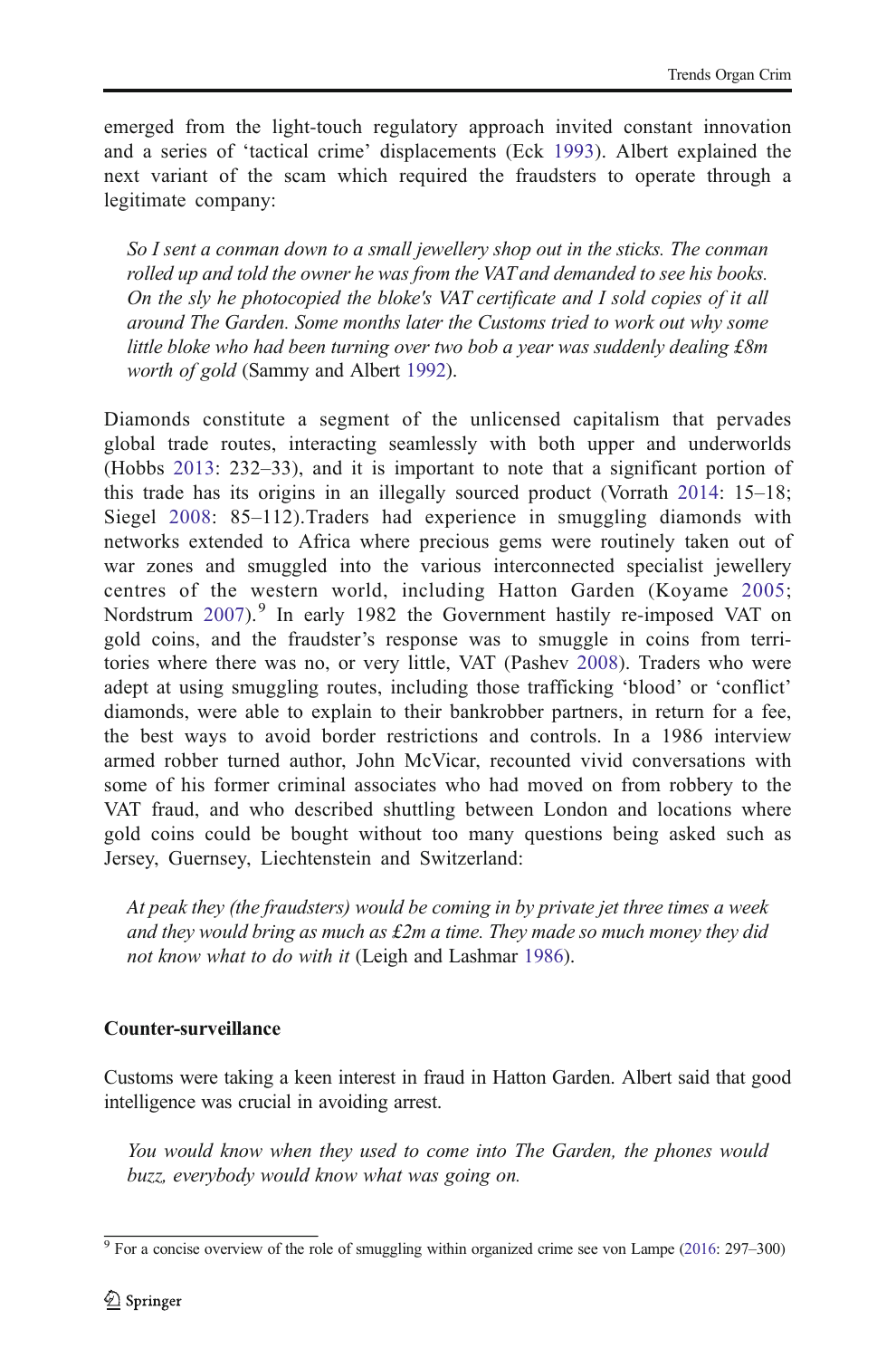Good connections with corrupt police officers also helped.

Up to 1985/86 I knew a DI (Detective Inspector) and a DS (Detective Sergeant) in C11 (Scotland Yard's Criminal Intelligence Department) ― you can't get better than that  $- I$  knew what was going on and who was watching (1992).

What can be seen, in examining the case notes of VAT gold fraud prosecutions, is that Hatton Garden businesses were providing back-up business services to support these heavily administrative crimes (ARCHIVE doc 3). Creating frameworks of legitimacy, some Hatton Garden's traders, accountants and solicitors could claim they thought they were acting for legitimate clients (Mack and Kerner [1975\)](#page-21-0). Of the original first wave of twelve major Customs VAT gold fraud operations (1981–82), seven involved individuals with a record for armed robbery. All but one involved one or more Hatton Garden jewellers. Customs believed that other VAT gangs involving armed robbers had avoided arrest. Examining records of VAT gold fraud prosecutions over the period reveals that knowledge of the practice had quickly diffused from Hatton Garden circles into other parts of the country, and the fraud now appealed to some violent newcomers. In Jersey two Irishmen were arrested and later jailed for trying to use a bank draft stolen in an IRA raid in Dublin to buy Krugerrands to run a VAT gold fraud. In another raid Customs arrested an American later identified as a Mafia banker. Customs investigations showed the fraud had spread initially to cities with their own jewellery districts like Birmingham and Glasgow with links to The Garden.

#### Brinks Mat

The Brink's-Mat robbery occurred early on 26 November 1983 when six robbers broke into the security firm's warehouse at Heathrow Airport (Darbyshire and Hilliard [1993\)](#page-20-0). At the time, it was described as 'the crime of the century'. The robbers took gold bullion worth £26 million as well as diamonds and cash, and the sheer amount of gold meant it took several years to dispose of. The authors have examined court records that show that much of the gold was disposed through Hatton Garden connections. Among those involved in laundering the gold were Kenny Noye, later jailed for a road rage murder on the M25, and John Palmer who ran a Bristol company called Scadlynn and was later murdered. The gold was also used in a VAT fraud to further boost the profits.

Surveillance records show that members of the gold disposal team, including 2015 heist 'mastermind' Brian Reader, were working through Hatton Garden. For example, one log dated 23 January 1985 notes that Reader visits the cafe opposite Farringdon station (on the Hatton Garden border) where he receives an envelope in return for a bag. 'The white Mercedes used by A and W was parked outside the cafe. Reader returns to West Kingsdown (Noye's Home)' (ARCHIVE Doc 4). Reader was jailed for eight years at the Old Bailey in 1986 for conspiracy to handle stolen goods by assisting in the disposal of the 7000 gold bars. In their 1992 interview Sammy and Albert were eager to dispel what they saw as one of the Brinks Mat myths:

The Yard thinks that the most of the gold from the Brinks-Mat job is buried awaiting a rainy day. They still dig up villain's gardens looking for it. But it all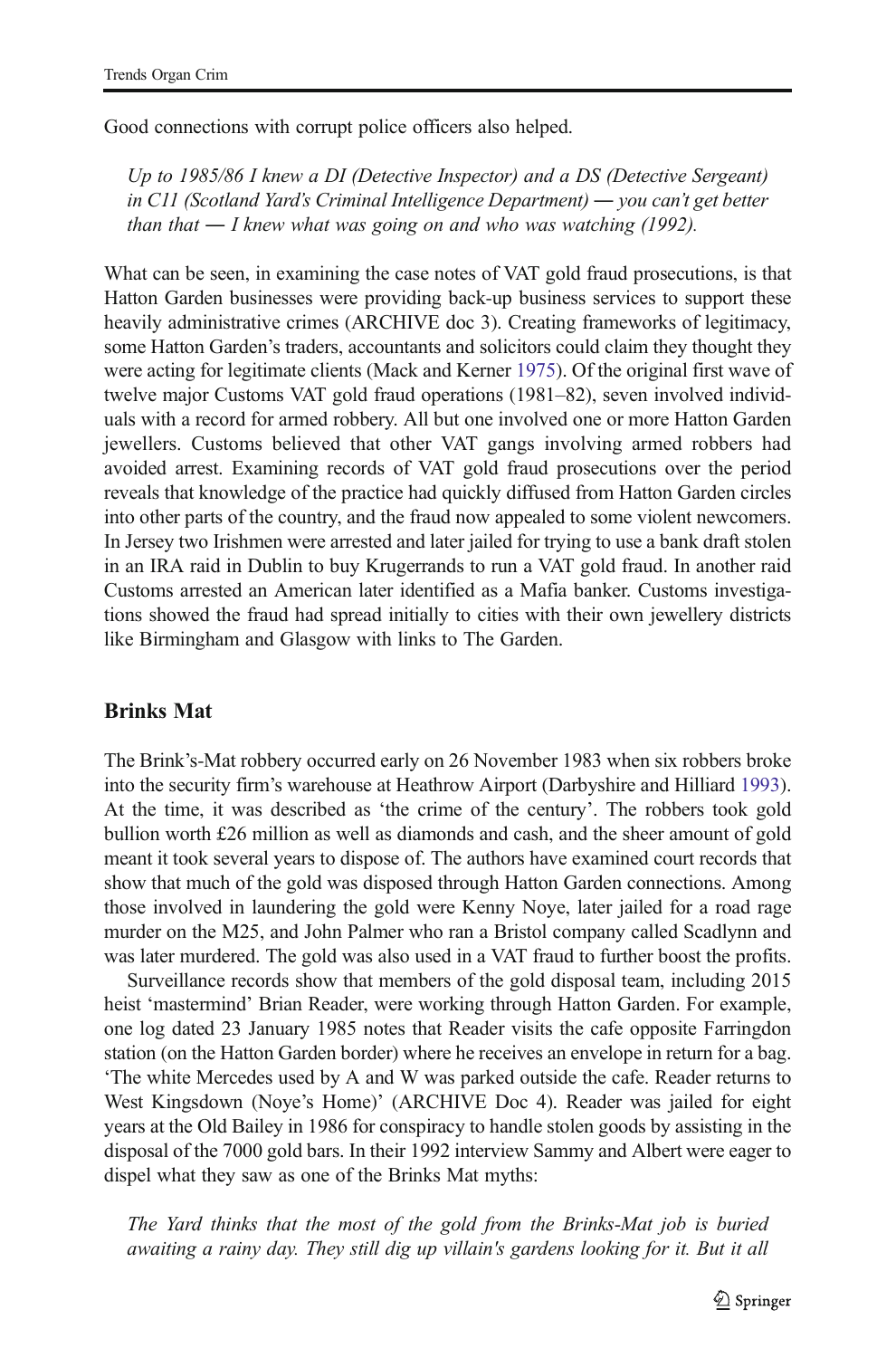went through The Garden and a lot of it went through 'M' ( a major Hatton Garden grey world trader). I remember there were some platinum bars from the robbery and they were so big he had to have them cut up before they were smelted and passed onto one of the bullion houses he did business with.

In 1985 Customs recognised that Hatton Garden needed special attention and assigned one officer, Denis Graham, to keep in close contact with key figures in the commercial sector, spending a decade in the post. In an interview he described the problem that Customs had faced.

When I joined the Customs' gold team  $-$  just about everybody in The Garden was suspected. It took a while to work out who was involved and who was trying to stay on the path of righteousness (1998).

In 1987 another officer, Peter Finch, was also assigned to monitor fraud in The Garden and spent five years in the role.

#### Crime displacement  $2$  — white collar crime to drug trafficking

With the Customs and Excise fraud prevention strategy becoming effective we can see another major crime type displacement, and the number of Hatton Garden habitués who had been armed robbers or VAT fraudsters (or both) turning to drug smuggling is notable. One former robber 'Terence' who was interviewed said: 'The gold frauds gave London's big time villains the money and the skills to get into the big drug importations' (Lashmar [1998\)](#page-20-0). Again they innovated and we can track the displacement by those who were caught. While in Ford Open prison for VAT fraud, former armed robber Roy Garner organised a huge shipment of Colombian cocaine to the UK, for which he later received a 22 year prison sentence (Jennings et al. [1991](#page-20-0): 183). Like Garner, Great Train Robbers Charlie Wilson and Roy James moved on from their VAT gold frauds, displacing to drug importation via Spain. Bug Eye's associate, Mickey Green, having fled the UK, subsequently became one of the most prolific British drug traffickers (Lashmar and Nash [2000](#page-20-0): 10)(ARCHIVE/Doc 5 and 6). Statements given to Customs in the early 2000s by the drug trafficker and supergrass Michael Michaels, an associate of Green and the 'A-team' crime family, reveal a complex set of trafficking operations that start in 1985 ARCHIVE doc 5). At the centre of many of these operations was Hatton Garden jeweller Saul 'Solly' Nahome, the A-Team's unqualified accountant, before he was murdered outside his mansion in Finchley, north London in 1998 (Lashmar and Sengupta [1998:](#page-20-0) 3).

#### The A-Team crime family

Kleemans and de Poot ([2008](#page-21-0): 79) explain that social ties are 'extremely important for explaining involvement in organised crime', noting that people have a much greater chance of getting involved in criminal activity if they are born into a family in which parents or older brothers are active in crime As Lambrianou reminds us, 'Brothers were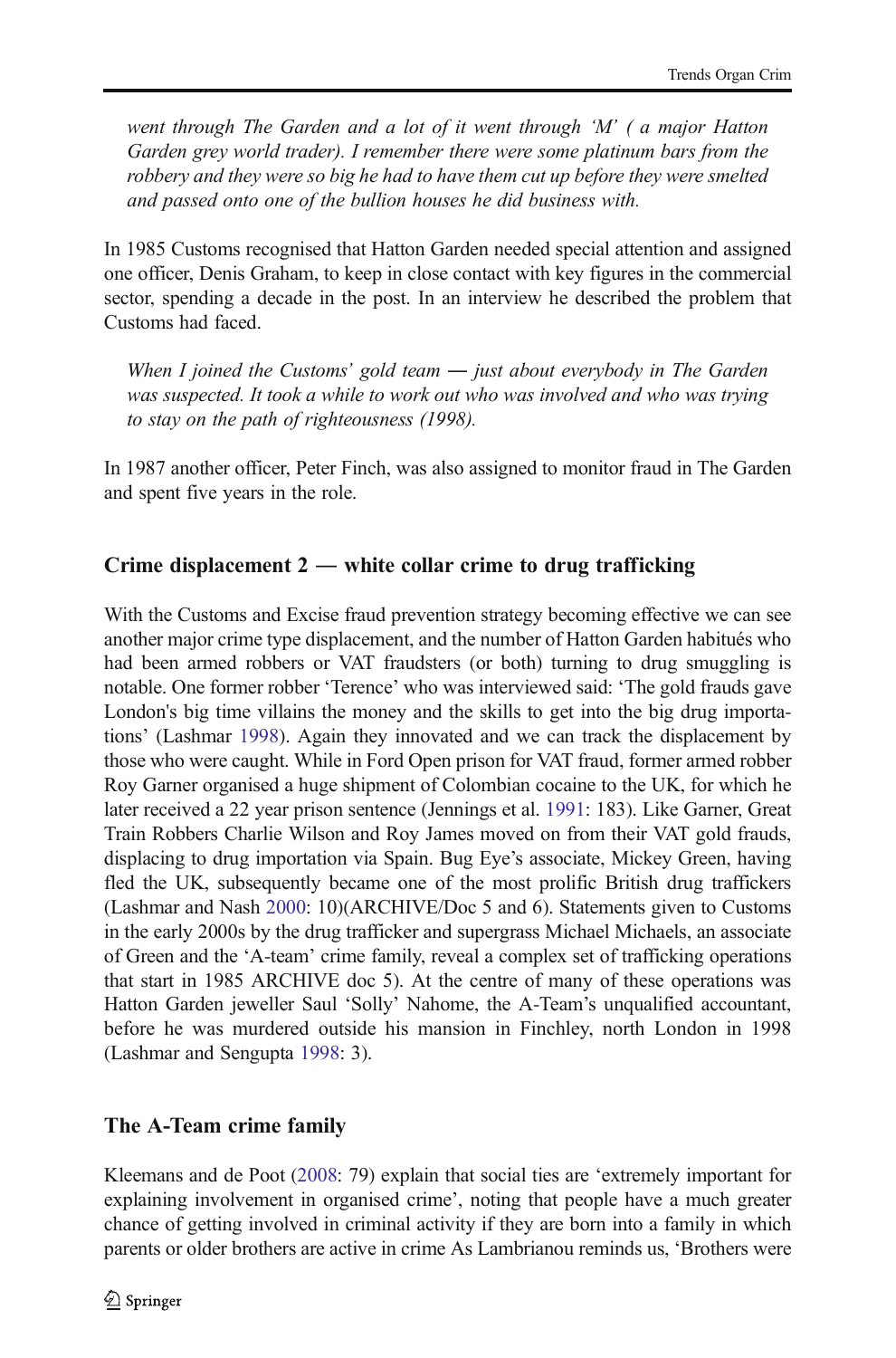your strength' [\(1992b](#page-21-0): 29). Hatton Garden has for decades been an operating base for the 'A-Team', one of Britain's major crime families. The 'A-Team' family were of Irish background and grew up in a tough inner-city estate in nearby Islington. Originally armed robbers, and particularly violent criminals, the three brothers were identified as major drug dealers by the mid-1990s. The one brother was no 2 on the 1982 Metropolitan Police Criminal Intelligence List as a 'top violent thief' (ARCHIVE doc 7). Another brother was linked to the criminals who disposed of the Brink's-Mat gold. They had their base in Hatton Garden and took advantage of all the facilities available to the criminal community there. They owned a building with a jewellery retail shop in Greville Street, a front operated by a Solly Nahome. This property was under surveillance by Operation TRINITY Police/MI5 operation against the 'A-Team' for considerable period in the mid 1990's. From Hatton Garden their operations spread out into London and encompassed drugs, financial fraud, money laundering, running a ticket tout business and illegal drug dealing. 'Harry', a Hatton Garden trader, said that by the 1990s The Garden had become a centre for laundering drug money: 'In the last five years it's all become drugs money down here.' He added: 'It has got very nasty and one has to be careful' ([1992](#page-20-0)). In 2007 one of the 'A-Team' brothers was successfully prosecuted, putting on the public record extensive details of their Hatton Garden money laundering operations. Alison Saunders, head of the Crown Prosecution Service organized crime division, said: 'Through sheer persistence and determination we have been able to uncover sufficient evidence and build a strong case which left (A-Team brother) with no option but to plead guilty' (see Gillard et al.  $2007$ ).<sup>10</sup>

#### Changing environment

Meanwhile, the legitimate side of Hatton Garden was undergoing change. Responding to global economic shifts, the diamond monopoly De Beers moved its trading floor from London to Botswana in 2013. In the early twenty-first century, although Hatton Garden is no longer the centre of the world jewellery market, 300 separate companies still support the trade in the immediate area, and nearly sixty retail shops are located in the street itself (Lichtenstein [2013\)](#page-21-0). With the notable exception of the 2015 safety deposit raid, Hatton Garden premises are said to be very hard to rob because of the prevalence of CCTV and the numerous security guards standing in doorways up and down Hatton Garden and Greville Street. Many of the huge buildings that were once warrens of skilled jewellers have been converted into residential buildings to capitalise on the London property market. Nonetheless crime associated with the jewellery centre has not ceased, as news reports show, and the 'Hatton Garden Heist' itself shed light on more recent criminality in The Garden. The police made recordings of those suspected of the Hatton Garden Safety Deposit burglary using secret probes, and these recordings were subsequently used in evidence,

<sup>&</sup>lt;sup>10</sup> None of the A-Team family were arrested for VAT fraud. The A-Team was wrongly attributed in some press coverage as being behind the Hatton Garden heist.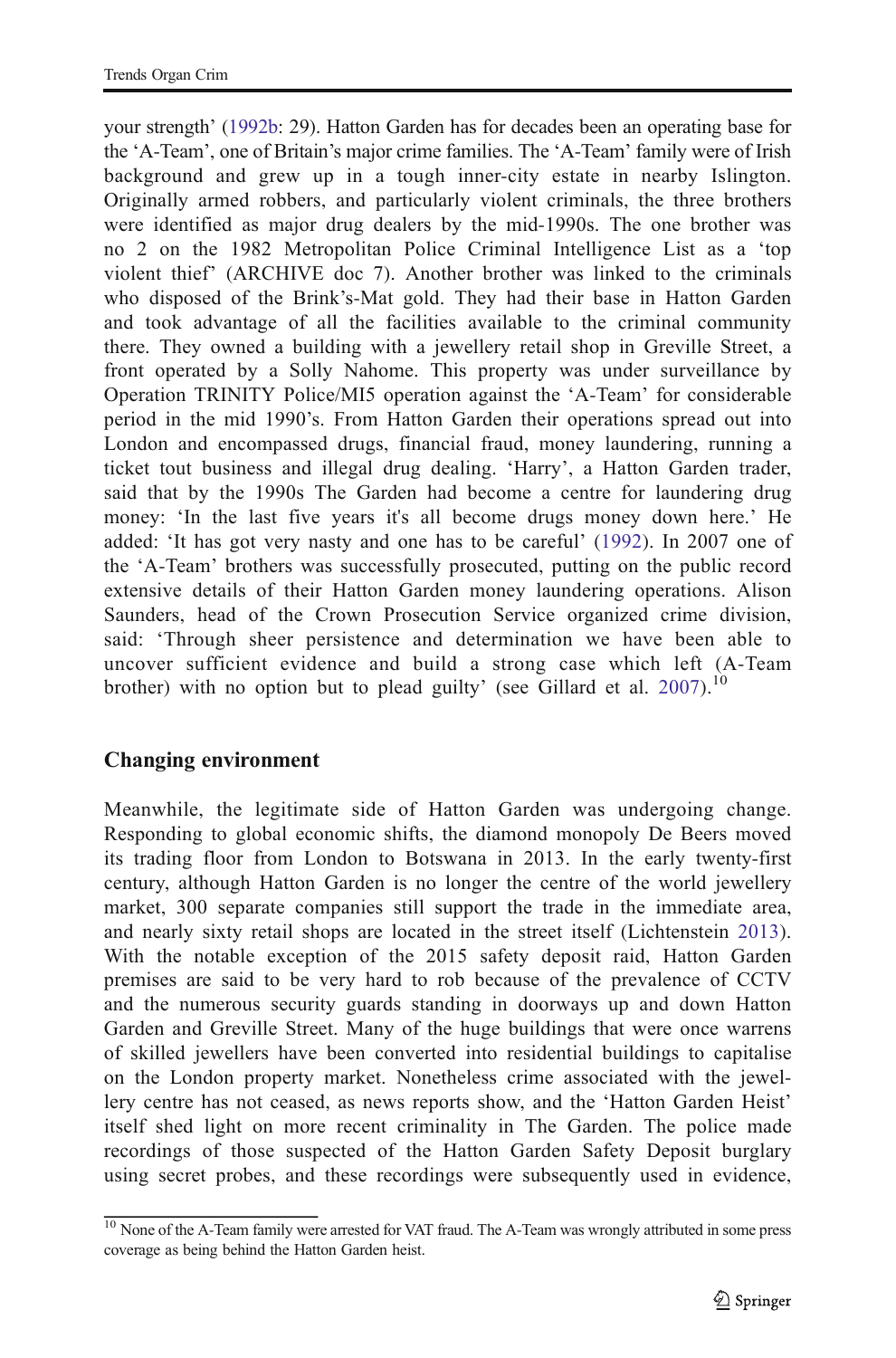revealling that another leading crime family were also operating in Hatton Garden and beat up a jeweller who owed them money. This is Danny Jones talking to fellow burglar Terry Perkins:

I was out the door about quarter to four this morning  $ANDREWR<sup>11</sup>$  pulled up he ain't mentioned nothing he ain't said a fucking word. He said he's got a geezer in a flat in Hertford, he owes 1.7 million pounds, he's fucked a load of people out of diamonds and all that, they have got him, he went down to the GARDEN last week and smacked a geezer up, in one of the shop one of the (ed: name redacted). (ARCHIVE doc 8)

#### Analysis

The interviews from which the above quotations are drawn give a picture of how the grey world of Hatton Garden developed from the second half of the twentieth century and how social opportunity networks facilitated crime operations based there. David Raynes account of the role of the Kalooki club and speilers reinforces the role of social locations favoured by criminals and where intelligence can be exchanged. A precursor of these clubs can be seen in Benney's account of Uncle Fred's gambling den in Soho [\(1936](#page-20-0): 72) and carry on through to Brian Reader's well documentated planning meetings in a café near Hatton Garden. As Kleemans and de Poot point out [\(2008:](#page-21-0) 76): 'Many organised crime activities boil down to transnational illegal trade and other transnational illegal activities' and the more outward looking acquisitive Hatton Garden businessmen who already had international contacts and smuggling skills were able to help the wave of former armed robbers looking to make the big money. This transfer of skills was to equip major violent criminals with the knowledge and abilities necessary, post VAT fraud, to move into organised crime, notably as a logistics centre for drugs trafficking. In particular, project criminals ― the armed robbers of the 1970s and 1980s formed long term relationships with individuals from Hatton Garden that enabled them to embed themselves into organised crimes emerging 'community of practice' (Hobbs  $2013: 225-35$  $2013: 225-35$  — a far more inclusive concept than the old underworld — which enabled the next step in the development of organised crime in the UK.

This paper traces a process of displacement and diffusion whereby offenders and the elements of the business community adapted, cat-and-mouse fashion, to regulation and law enforcement. The multi-ethnic composition of the local businesses and trades gave it an international perspective compared to the inward-looking traditional working-class inner London criminals. Hatton Garden also offered an effective anti-surveillance and anti-law enforcement environment, and is a fine example of a 'cluster' where clients could find the expertise they needed.

#### Conclusion

This paper reveals, because of the peculiarities of its geographical location, ethnic composition, trading culture, skills base and international connections, the role that a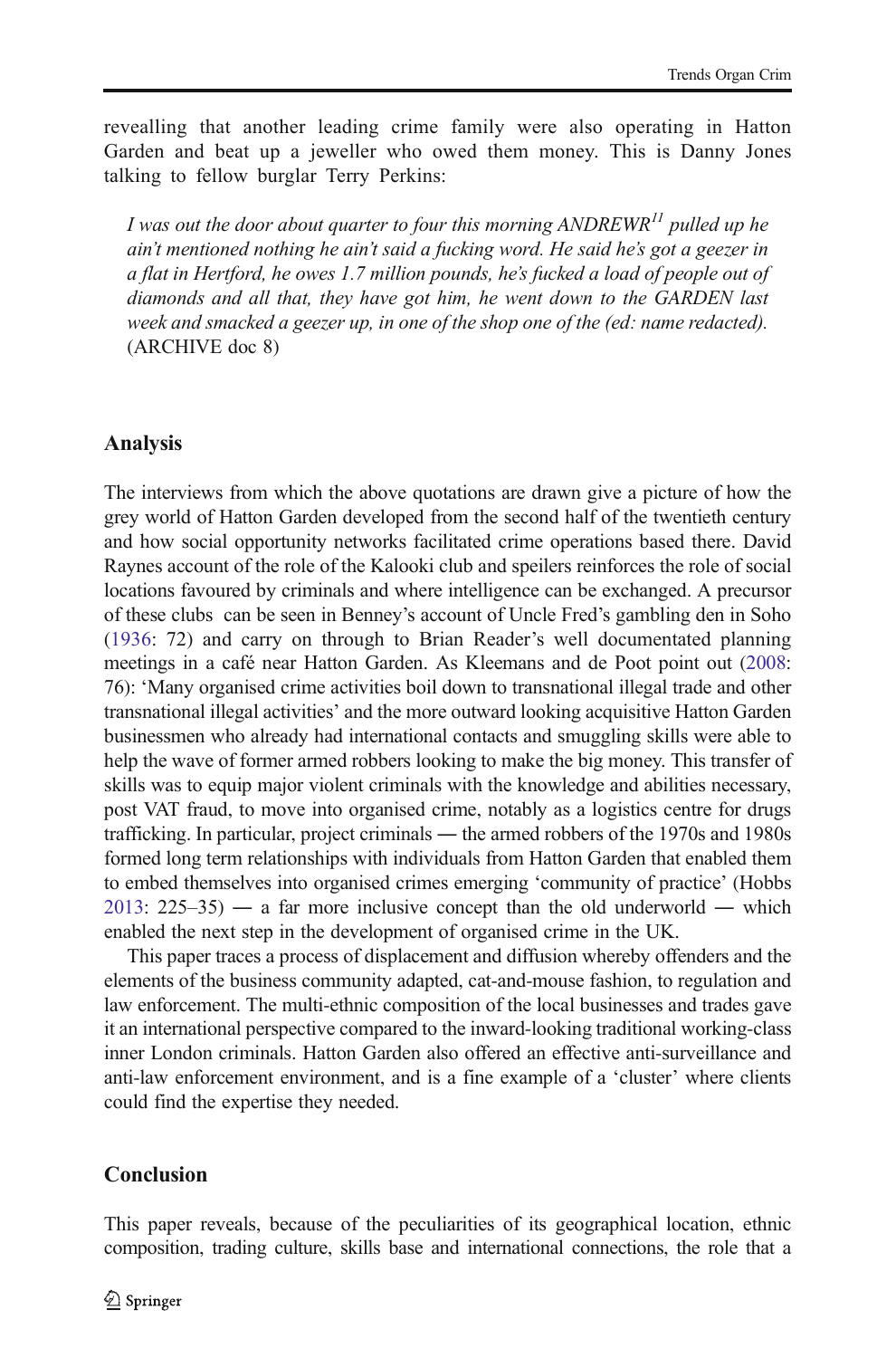cultural community played in the rise of organised crime in the UK. As a result of an integration of upperworld and underworld, Hatton Garden offered facilitators, facilities and skills for expanding acquisitive criminal practices (van Duyne [1999](#page-21-0): 432; Levi et al. [2004](#page-21-0): 117; Middleton and Levi [2005:](#page-21-0) 123–61; Mack [1964\)](#page-21-0), a career enabling environment for displaced professional criminals that drew 'honest' traders into crime. While VAT fraud was perpetrated by a wide range of entrepreneurially-minded groups all over the UK (Frunza [2013:](#page-20-0) 52) who in turn diversified into other crime, the intensification of skills, knowledge and resources in Hatton Garden, and the long-term presence of organised criminal interests in the very infrastructure of The Garden, has created an enabling centre of excellence for criminal innovation. VAT gold fraud diffused methodologies to external communities and locations through crime networks, and the facilitators and skills embedded in Hatton Garden incubated a base for serious organised criminals who utilised the skills acquired from the local business community to innovate drug importation methodologies which took them into mainland Europe and beyond.

This paper indicates that while there is a balance to be struck between ease of trade and regulation, ideologically-driven free-market policies to reduce regulation and enforcement take too little account of the facilitation of major crime. As Antonopoulos et al. have pointed out, the level and extent in which a criminal enterprise is embedded in the so called 'upperworld' ― the sphere of legitimate transactions ― is a major factor in its effectiveness (2015: 14). This has been confirmed in interviews with senior law enforcement officers (e.g. Byrne 2005; Raynes [2016\)](#page-21-0). Areas such as Hatton Garden defy cliché, and epitomise the notion of organised crime as a flexible and constantly mutating 'community of practice' encompassing gradations of legitimate commercial expertise alongside its numerous unlicensed variations (Hobbs [2013\)](#page-20-0). Indeed, as scholars have long acknowledged (Smith [1980;](#page-21-0) Landesco [1968\)](#page-21-0) the complex relationships between legitimate and illigitmate enterprise (Ruggerio and South [1997;](#page-21-0) Chambliss [1978](#page-20-0):8) make the quest for the 'fabulous underworld of bourgeois invention' (Benney [1936:](#page-20-0) 263) somewhat pointless. That Hatton Garden has functioned as a criminal support centre for a range of criminal entrepreneurs for so long, indicates a failure, not only of the collective imagination of UK law enforcement, but more importantly, of free market ideologues for whom the very idea of a criminal area remains associated with exclusively working-class tenure.

Funding The research was not funded.

Compliance with ethical standards All procedures performed in studies involving human participants were in accordance with the ethical standards of the institutional and/or national research committee and with the 1964 Helsinki declaration and its later amendments or comparable ethical standards.

Conflict of interest The authors have no potential conflicts of interest

Human and animal studies Research did involve Human Participants Research did not involve Animal Participants

Informed consent For retrospective studies, please add the following sentence: 'For this type of study formal consent is not required.' Informed consent was obtained from all individual participants included in the study.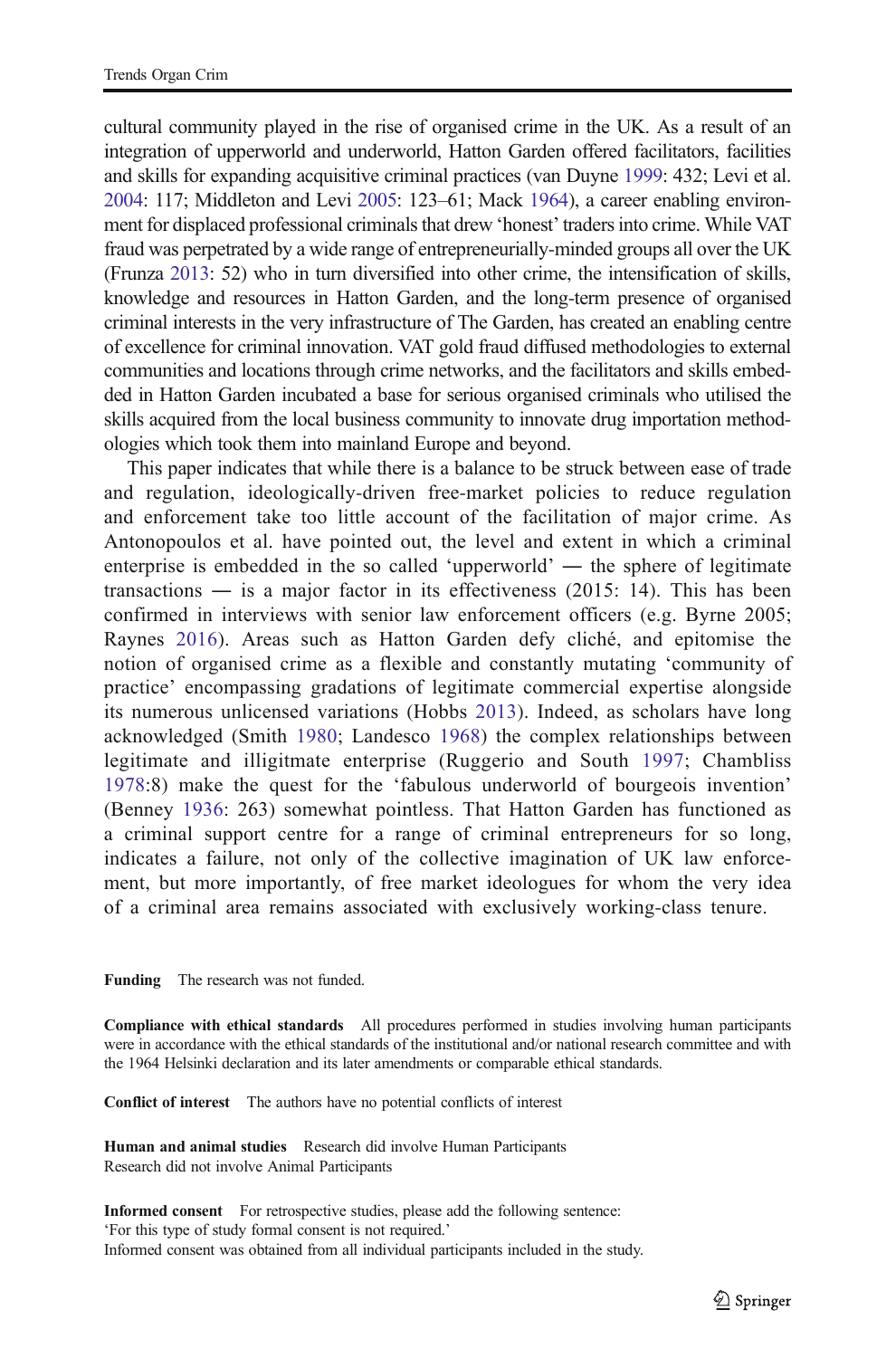|       | Table 1 Interviewees |                                  |                                                                                          |                                                              |
|-------|----------------------|----------------------------------|------------------------------------------------------------------------------------------|--------------------------------------------------------------|
|       | Date                 | Name or alias                    | Occupation                                                                               | Location                                                     |
|       | 1 Dec 1981           | X                                | Solicitor then specialising in police corruption cases.                                  | Office in West London                                        |
|       | 11 June 1981         | 'Bob'                            | Hatton Garden freelance jeweller and criminal                                            | At his home in Islington, London                             |
|       | 15 March 1982        | John Goodwin (now deceased)      | Commercial burglar                                                                       | Café at Old Bailey, London                                   |
|       | 22 March 1982        | <b>Brian Reader</b>              | Commercial burglar                                                                       | Public House at Old Bailey                                   |
|       | 23 March 1983        | John McVicar                     | Former armed robber turned author                                                        | Restaurant in Covent Garden                                  |
|       | 20 January 1983      | $\Delta L$                       | Businessman and handler of stolen goods                                                  | Shop in Shepherd's Bush Green, London                        |
|       | 25 September 1984    | John McVicar                     | Former armed robber turned author                                                        | Chelsea Arts Club, London.                                   |
| ∞ं    | 26 September 1984    | John Goodwin (nowdeceased)       | Commercial burglar                                                                       | Café at Old Bailey                                           |
|       | 22 October 1984      | John Goodwin (now deceased)      | Commercial burglar                                                                       | The Observer Building, London                                |
| $\Xi$ | 26 October 1984      | John McVicar                     | Former armed robber turned author                                                        | Central London                                               |
|       | 11 November 1985     | 'Terence'                        | Armed Robber                                                                             | Public House, central London                                 |
| 12.   | 5 August 1985        | Micky Regan (now deceased)       | Member of a north London crime family and armed robber<br>and went into drug trafficking | At Access Trading premises in Pentonville<br>Rd., N1, London |
| 13.   | 8 August 1985        | Micky Regan (now deceased)       | Member of a north London crime family and armed robber<br>and went into drug trafficking | Prince of Wales pub, Caledonian Rd., N1,<br>London           |
| 4.    | 13 August 1985       | Charlie S                        | Member of a north London crime family and armed robber                                   | Home in Islington                                            |
| 15.   | 16 January 1986      | John McVicar                     | Former armed robber turned author                                                        | Home in south London                                         |
| 16.   | 2 January 1986       | ZX,                              | Solicitor then specialising in Vat Gold Fraud cases.                                     | Followed by correspondence<br>Office in West London          |
| 17.   | 20 June 1991         | Retired by 2003<br>Hugh Donagher | Asst Chief investigations officer Customs (VAT)                                          | Telephone                                                    |

Appendix 1 Appendix 1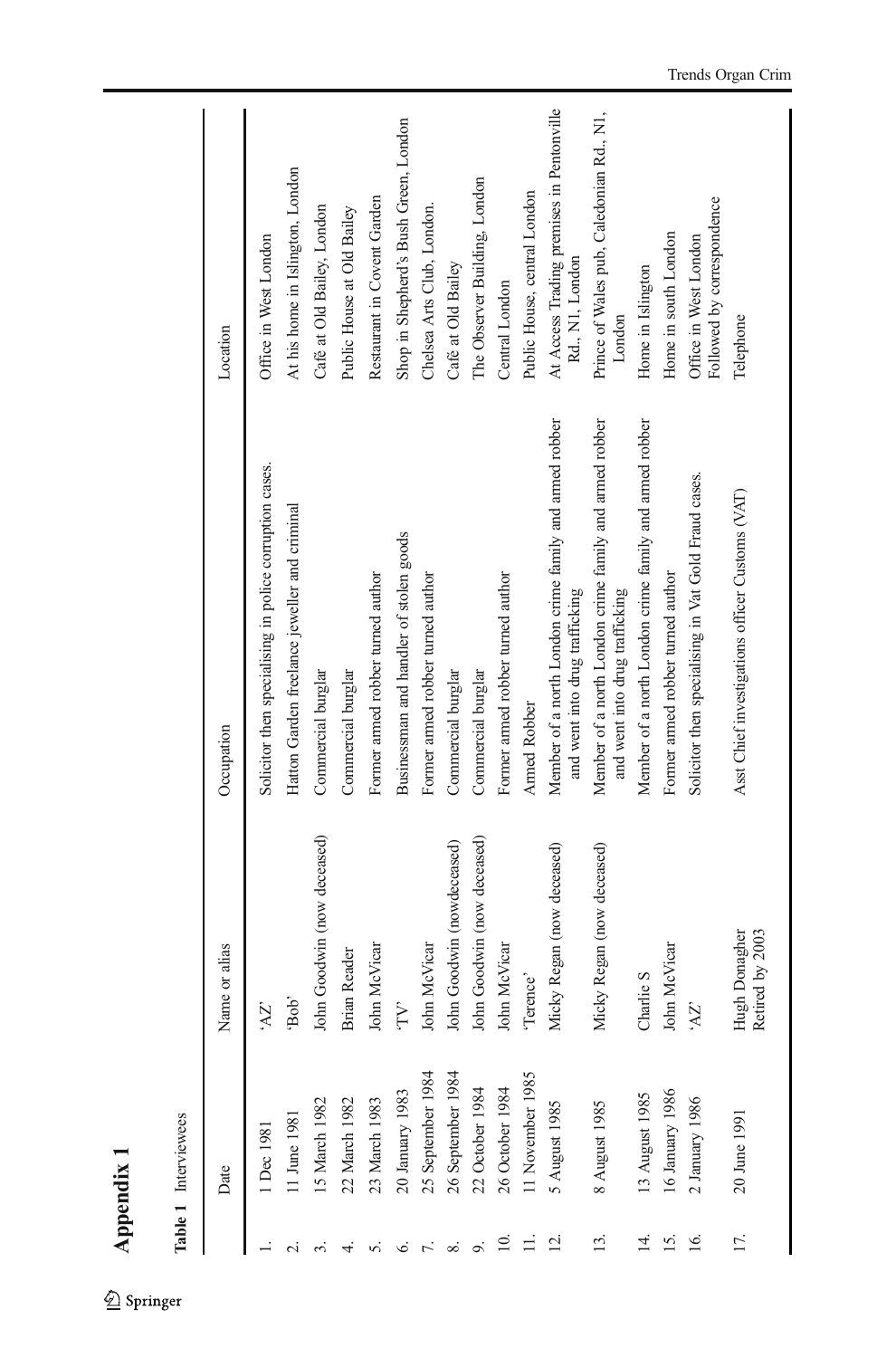|                   | Table 1 (continued)  |                                                  |                                                      |                                   |
|-------------------|----------------------|--------------------------------------------------|------------------------------------------------------|-----------------------------------|
|                   | Date                 | Name or alias                                    | Occupation                                           | Location                          |
| $\overline{18}$   | 15 October 1991      | Denis Graham                                     | Customs officer responsible for Hatton Garden        | Public House, City of London      |
| $\overline{5}$    | 17th October 1991    | TV,                                              | Solicitor then specialising in Vat Gold Fraud cases. | Restaurant in central London      |
| 20.               | 55 February 1992     | Frank Jones<br>Leslie Allan<br>(+ press officer) | Senior Customs officers on Operation Babysitter      | Harmsworth House, City of London  |
| $\overline{z}$    | 13 March 1992.       | Peter Finch                                      | Customs investigator                                 | Customs House                     |
| Σi                | 31 March 1992        | $^{\prime}\text{Harry}$                          | Hatton Garden trader                                 | Café in Hatton Garden             |
| 23.               | 22 April 1992        | Andy Scott (+ press officer)                     | C&E technical officer                                | Kings Reach House SE1             |
| 24.               | 13 August 1992       | 'Sanmy'                                          | Businessman and white collar criminal                | Home in NW London                 |
| 25.               | 25 August 1992       | 'Sammy' and 'Albert'                             | Businessmen and white collar criminals               | Barracuda club, Central London    |
| 26.               | 5th October 1992     | Tony Lambrianou                                  | Criminal and member of the Kray gang                 | Public House, Mile End, London    |
| 27.               | 5 August 1998        | Michael Hirsch                                   | Hatton Garden trader                                 | Café, Hatton Garden               |
| 28.               | 11 June 2002         | $\mathbf{A}$                                     | Former Flying Squad Officer<br>1971-72               | Interview at home, West London    |
| 29.               | 21 May 2002          | 'AZ' and 'ZA'                                    | Solicitors then specialising in criminal cases.      | Office in Central London          |
| 30.               | 22 May 2002          | $\ddot{C}$                                       | Senior partner in leading Criminal law practice      | Office in Whitechapel             |
| $\overline{31}$ . | 23 May 2002          | (now deceased)<br>Joe Cannon                     | Former armed robber                                  | Home in Notting Dale, London      |
| 32.               | 28 May 2002          | $BZ$                                             | Senior partner in leading Criminal law practice      | Home in West London               |
| 33.               | $18\,$ June $2002\,$ | Jack Murton                                      | Former armed robber                                  | Bar in Notting Hill, London       |
| 34.               | 17 June 2002         | (now deceased)<br>Reg Dudley                     | Criminal                                             | Nags Head Public House, Islington |
| 35.               | 19 June 2002         | $\overline{\text{DZ}}$                           | Solictor who acted in supergrass cases               | Bar in Bishops Stortford          |
| 36.               | $1$ July $2002\,$    | $\ensuremath{\mathrm{E}}\ensuremath{\mathrm{Z}}$ | Solictor who acted in supergrass cases               | Restaurant in Holborn             |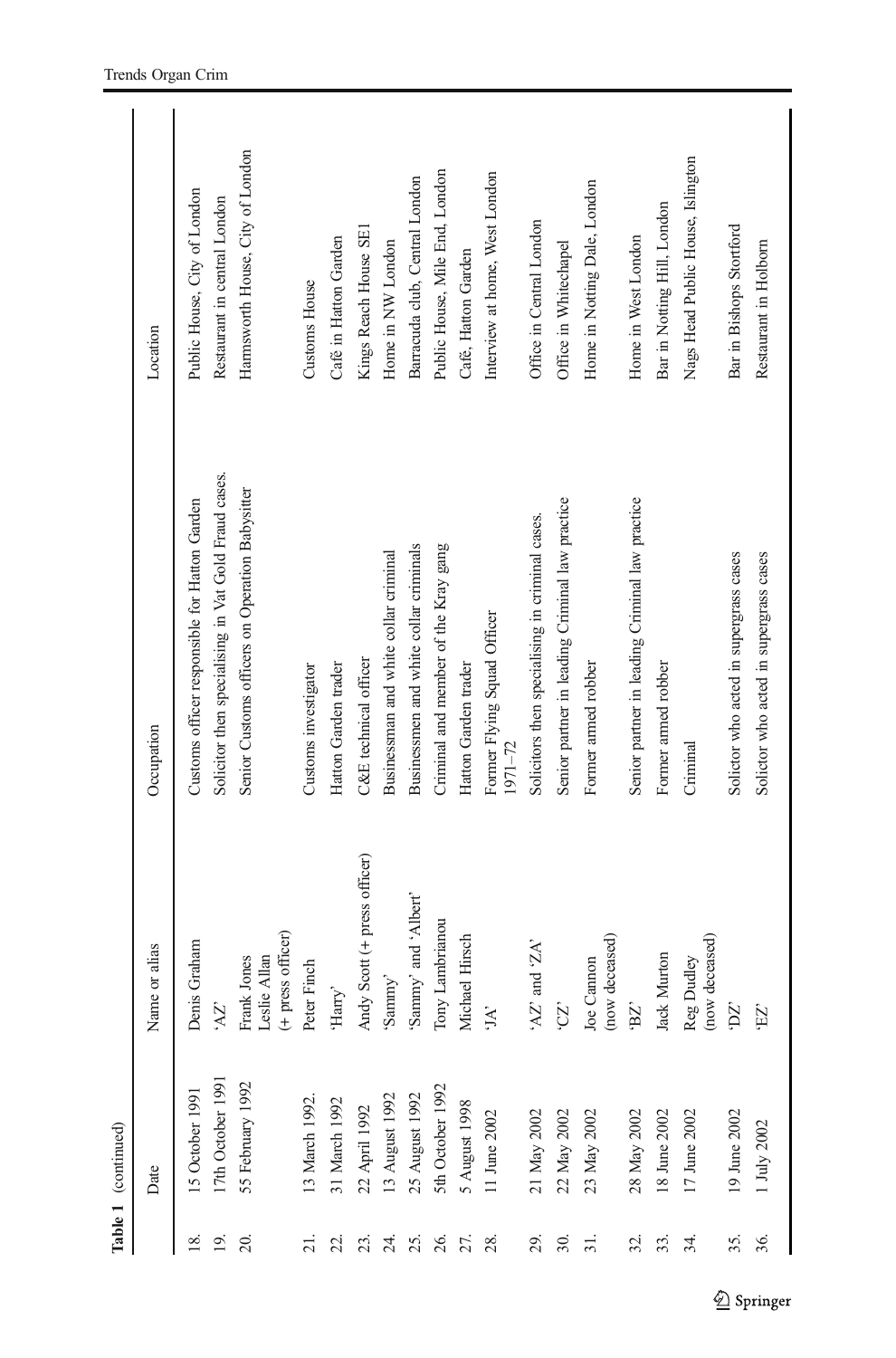|                   | Table 1 (continued) |                                        |                                               |                                                              |
|-------------------|---------------------|----------------------------------------|-----------------------------------------------|--------------------------------------------------------------|
|                   | Date                | Name or alias                          | Occupation                                    | Location                                                     |
| 37.               | 7 July 2002         | (now deceased)<br>Eric Mason           | Former armed robber and Kray asssociate       | Hotel in Central London                                      |
| 38.               | 27 July 2002        | 'BR'                                   | Former senior Flying Squad ex-DCS. (1955-77)  | Home in Essex                                                |
| 39.               | 19 July 2002        | Bemie Khan                             | Former armed robber                           | Café in Stepney, in London                                   |
| $\overline{40}$ . | 22 July 2002        | Jim Smith                              | Former Met detective (C11)                    | Bar in Charing Cross, London                                 |
| $\frac{1}{4}$ .   | 29 November 2002    | Richard Broadbent<br>(+ press officer) | Chairman of Customs Board                     | Telephone                                                    |
| 42.               | 27 February 2004    | + press officer<br>GC.                 | Senior Customs policy officer                 | Telephone                                                    |
| 43.               | 11 September 2006   | David Raynes                           | Retired senior customs officer                | Meeting in restaurant, also telephone and<br>correspondence. |
| 4                 | 7 Dec 2006          | Terry Byrne                            | Head of C&E investigations until 2005         | Further email correspondence 2006-2010<br>Café in Essex      |
| 45.               | 15 May 2008         | Terry Byrne                            | Head of C&E investigations                    | Further correspondence 2006-2010<br>Café in Essex            |
| 46.               | 5 Feb 2007          | Ġ.                                     | Former senior investigator                    | Document<br>By email                                         |
| 47.               | 9 June 2007         | John O'Connor                          | Former Met Commander and head of Flying Squad | Telephone                                                    |
| 48.               | 28 June 2007        | David Raynes                           | Retired senior customs officer                | Telephone and correspondence.                                |
| 49.               | 12 Oct 2007         | Reg Dudley                             | Criminal                                      | Public House, Islington                                      |
| 50.               | 7 May 2008          | <b>FIG.</b>                            | Former senior customs office                  | Restaurant in the Strand                                     |
| 51.               | $12 - 15$ June 2010 | Michael Michaels                       | Supergrass and convicted drugs trafficker     | Hotel in Cyprus                                              |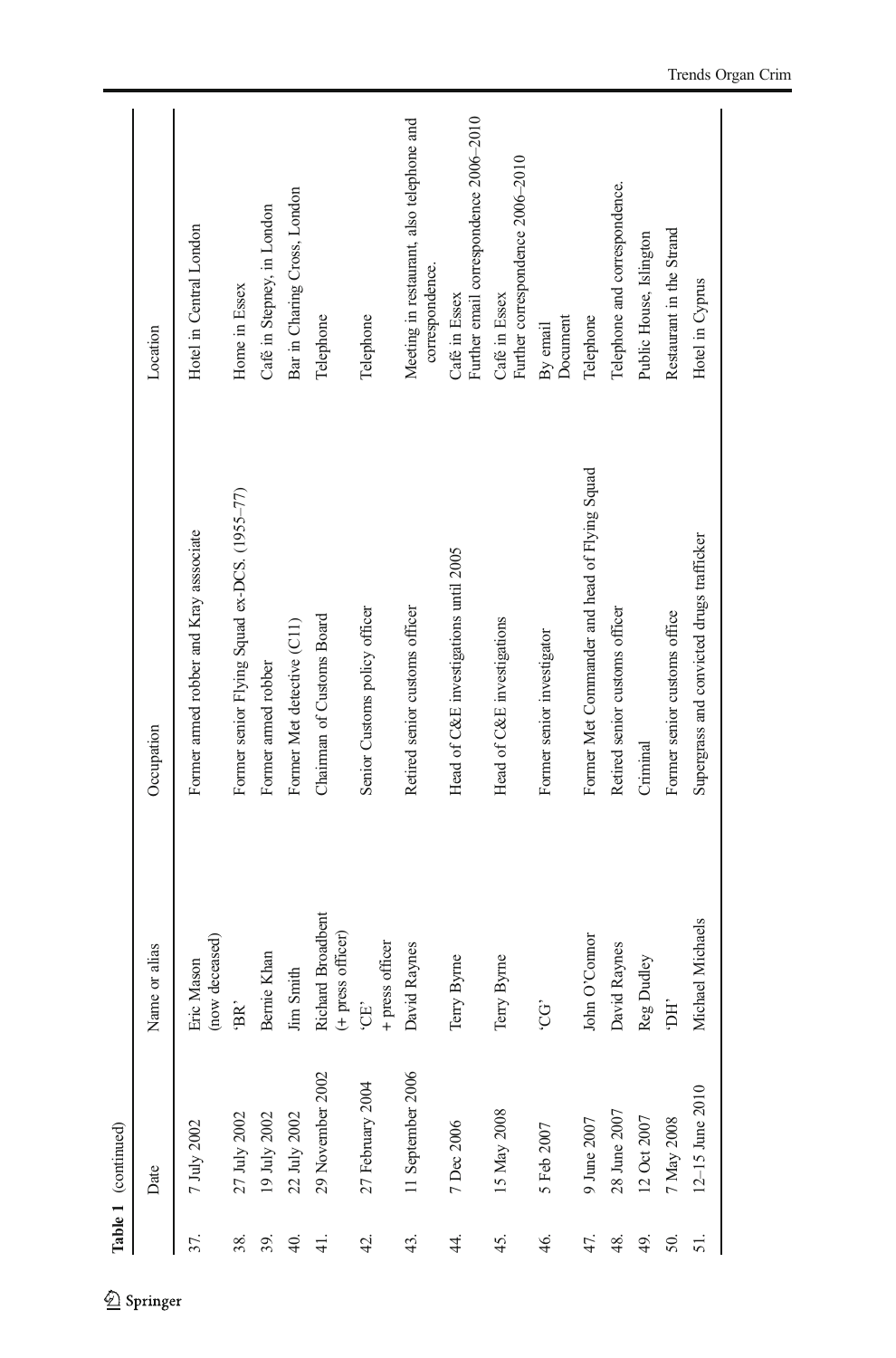#### <span id="page-19-0"></span>Appendix 2

Documents from Lashmar Archive (ARCHIVE)

ARCHIVE document 1 Hatton Garden file: newspaper cuttings 1876 - present ARCHIVE document 2 Baker Street Robbery. Gervaise, M. Particular of Offences 1980 ARCHIVE document 3 Vat Gold Fraud file: Notes of Customs operations from court documents

ARCHIVE document 4 Brinks Mat Robbery file

ARCHIVE document 5 MM file. Statements to Customs

ARCHIVE document 6 Mickey Green file.

ARCHIVE document 7 1982 Metropolitan Police Criminal Intelligence List (alphabetical) 100 most serious criminals in Met area.

ARCHIVE document 8 Hatton Garden robbery – police probe transcripts



Open Access This article is distributed under the terms of the Creative Commons Attribution 4.0 International License (http://creativecommons.org/licenses/by/4.0/), which permits unrestricted use, distribution, and reproduction in any medium, provided you give appropriate credit to the original author(s) and the source, provide a link to the Creative Commons license, and indicate if changes were made.

#### **References**

Antonopoulos GA, Hall A, Levi M, Rusev A (2015) Financing of Organised Crime. Center for the Study of Democracy, University of Trento, Teesside University

Lashmar P (1993) The great gold fraud. Esquire Magazine, February, pp 52–56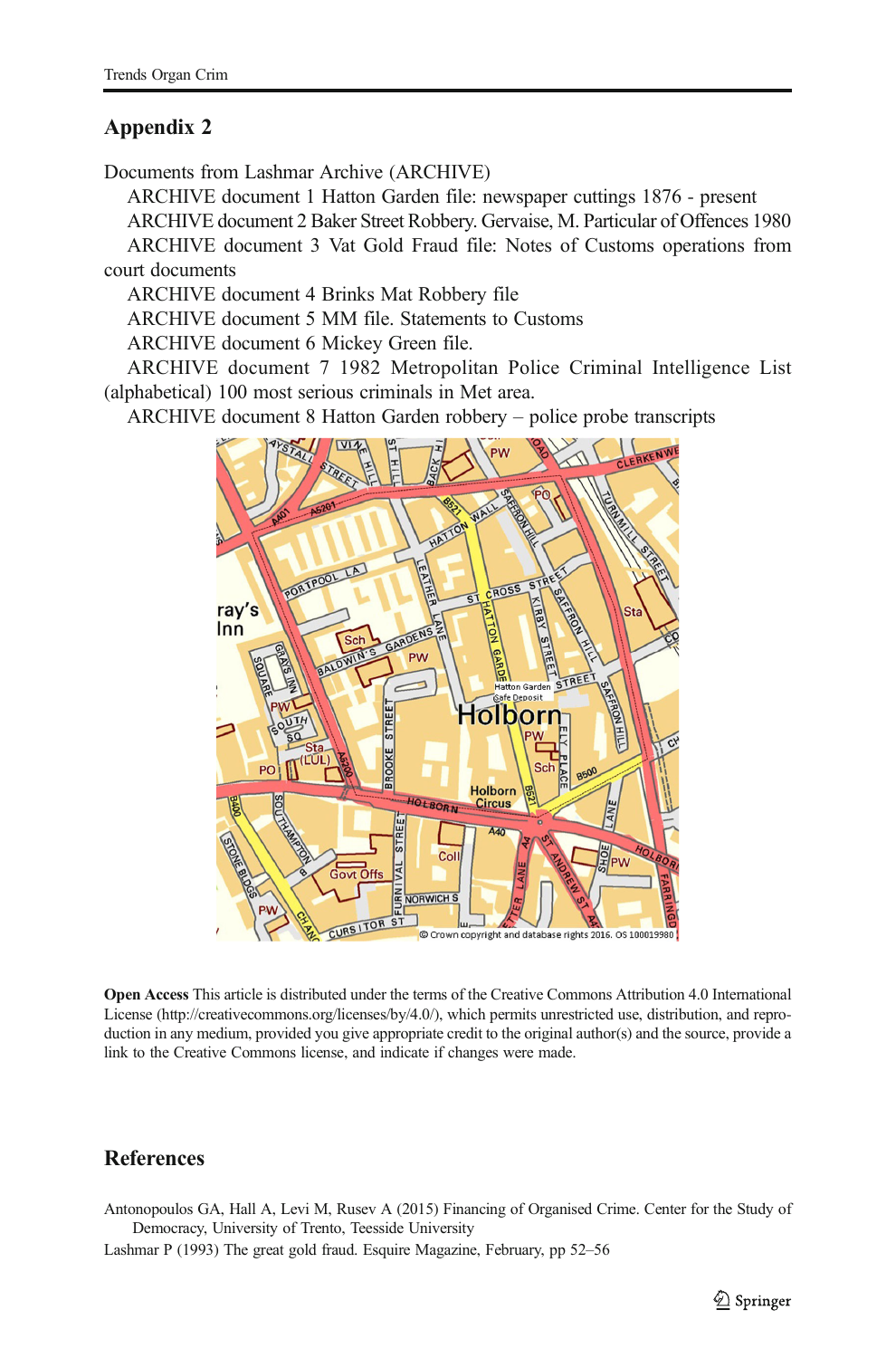- <span id="page-20-0"></span>Lashmar P (1998) Jewellery and junk. The Independent. p1. Can be seen at: [http://www.independent.co.](http://www.independent.co.uk/arts-entertainment/jewellery-and-junk-1170890.html) [uk/arts-entertainment/jewellery-and-junk-1170890.html](http://www.independent.co.uk/arts-entertainment/jewellery-and-junk-1170890.html). Accessed 31 Dec 2015
- Lashmar P, Nash L (2000) After 20 years in hiding, the original gold medallion man is arrested in Barcelona. The Independent. 8 February
- Lashmar P, Sengupta K (1998) A quiet suburban street, a gangland hit and the death of Solly who? The Independent, 5 December
- Ball JD, Chester L, Perrott R (1978) Cops and robbers: an investigation into armed bank robbery. Deutsch, London
- Benney M (1936) Low company. Peter Davies, London
- Block A (1991) Masters of paradise. Transaction Publishers, New Brunswick
- Bottoms AE (2007) Place, space, crime and disorder. In: Maguire M, Morgan R, Reiner R (eds) Oxford handbook of criminology, 4th edn. Oxford University Press, Oxford
- Buchanan RT (2015) Hatton Garden jewellery burglary: how was the £200 million heist pulled off? The Independent, 9 April
- Burgess Ernest W. (1929b) 'Urban Areas'. In; Smith TV, White LD (eds) Chicago: An Experiment in Social Science Research, University of Chicago Press, Chicago, IL, pp 113-138
- Campbell D, Topping A, Dodd V (2015) Cops and ex-robbers on Hatton Garden heist: this is no bunch of mugs. The Guardian, 10 April
- Chambliss W (1978) On the take. Indiana University Press, Bloomington
- Clarke RV, Felson M (eds) (1993) Routine activity and rational choice, Advances in criminological theory, vol 5. Transaction Publishers, New Brunswick
- Cox B, Shirley J, Short M (1977) The fall of Scotland Yard. Penguin, Harmondsworth
- Darbyshire N, Hilliard B (1993) The flying squad. Headline, London
- Eck, JE (1993) The threat of crime displacement. In Criminal Justice Abstracts, 25: pp 527–546
- Evans DJ, Fyfe NR, Herbert DT (eds) (1992) Crime, policing and place: essays in environmental criminology. Routledge, London
- Finch P (1992) Interview with Lashmar P. 13 March
- Frunza M (2013) Fraud and carbon markets: the carbon connection. Routledge, Abingdon
- Gill ML (2000) Commercial robbery: offenders' perspectives on security and crime prevention. Blackstone Press, London
- Gill M (2001) The craft of robbers of cash-in-transit vans: crime facilitators and the entrepreneurial approach. Int J Sociol Law 29: pp 277–291
- Gillard M, Connett D, Calvert J (2007) Bringing down our own Capone. The Sunday Times, 11 February p 15
- Goodwin J (1982) Interview with Lashmar P. 15 March
- Graham D (1998) Interview with Lashmar P. 15 October
- Gregory F (2003) Classify, report and measure: the UK organised crime notification scheme. In: Edwards A, Gill P (eds) Transnational organised crime. Routledge, London, pp 78–96
- Hadfield P (2006) Bar wars. Oxford University Press, Oxford

Hammersley M, Atkinson P (2007) Ethnography: principles in practice, 3rd edn. Routledge, London

- Harry (1992) Interview with Lashmar P. 31 March
- Heyl BS (1979) The madam as entrepreneur. Transaction, New York
- Heyl BS (2001) Ethnographic interviewing. In Atkinson, Delamont, Coffey, Lofland and Lofland (eds) Handbook of ethnography. Sage, London, pp 369–83
- Hill I, Pease K (2001) The wicked issues: displacement and sustainability. In: Ballantyne S et al (eds) Secure foundations. IPPR, London
- Hirsch M (1998) Interview with Lashmar P. 5 Aug
- Hobbs D (1988) Doing the business: entrepreneurship, the working class and detectives in the east end of London. Oxford University Press, Oxford
- Hobbs D (1995) Bad business: professional criminals in modern Britain. Oxford University Press, Oxford
- Hobbs D (1997) Professional crime: change continuity and the enduring myth of the underworld. Sociology 31(1):57–72
- Hobbs D (2008) Obituary: Bertie Smalls. The Independent. 1 March
- Hobbs D (2013) Lush life: constructing organised crime. Oxford University Press, Clarendon Studies in Criminology. Oxford
- Hobbs D, Winlow S, Lister S, Hadfield P (2003) Bouncers and the social context of violence: masculinity, class and violence in the night-time economy. In: Stanko B (ed) The meanings of violence. Routledge, London
- Jennings A, Lashmar P, Simson V (1991) Scotland Yard's cocaine connection. Jonathan Cape, London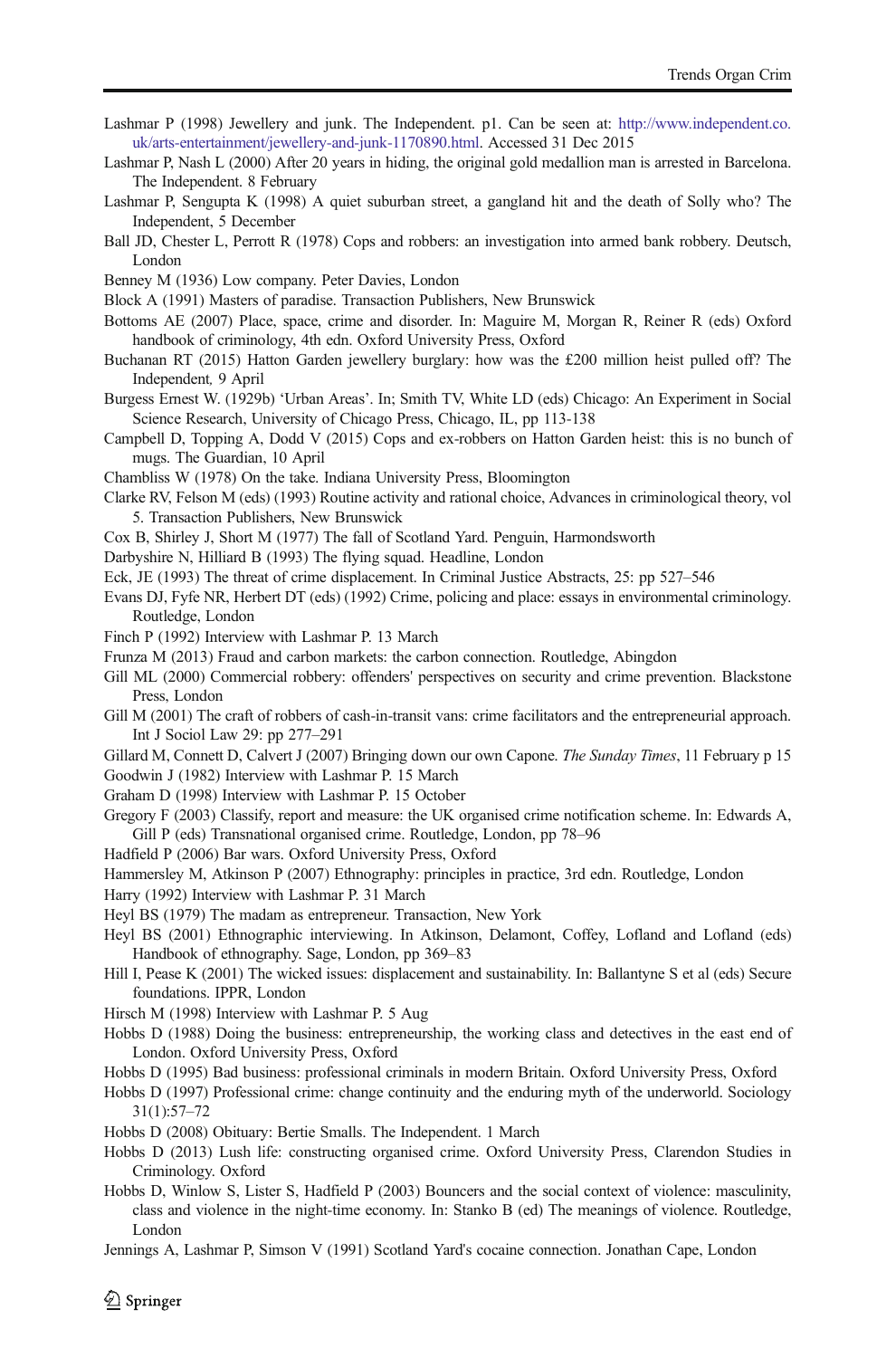<span id="page-21-0"></span>Kleemans ER, de Poot CJ (2008) Criminal careers in organized crime and social opportunity structure. Eur J Criminol 5(1):69–98 Koyame M (2005) United Nations resolutions and the struggle to curb the illicit trade in conflict diamonds in sub-Saharan Africa. African Journal of Legal Studies The Africa Law Institute 2:80–101 Lambrianou T (1992a) Interview with Lashmar P. 5 October Lambrianou T (1992b) Inside the firm. Pan, London Landesco J (1968) [l929] Organised crime in Chicago, 2nd edn. University of Chicago Press, Chicago Leeson B (1934) Lost London. Stanley Paul and Co, London Leigh D, Lashmar P (1986) Swindlers in a City paved with gold. The Observer, 2 March Levi M (2014) Thinking about organised crime. RUSI J 159(1):6–14 Levi M, Nelen H, Lankhorst F (2004) Lawyers as crime facilitators in Europe: an introduction and overview. Crime Law Soc Chang 42:117–121 Lichtenstein R (2013) Diamond street: the hidden world of Hatton Garden. Penguin, London Mack J (1964) Full-time miscreants, delinquent neighbourhoods and criminal networks. Br J Sociol 15:38–53 Mack J, Kerner H (1975) The crime industry. Saxon House Lexington Books, Lanham Mark R (1978) In the office of constable. Collins, London Matthews R (2002) Armed robbery. Collompton, Willan McIntosh M (1971) Changes in the organisation of thieving. In: Cohen S (ed) Images of deviance. Penguin, London. pp. 98–133 McIntosh M (1975) The organisation of crime. Macmillan, London McKenzie RD (1924) The ecological approach to the study of the human community. Am J Sociol 30:287– 301 McVicar J (1979) McVicar by himself. Arrow, London Middleton DJ, Levi M (2005) The role of solicitors in facilitating organized crime: situational crime opportunities and their regulation. Crime Law Soc Chang 42(2–3):123–161 Morris TP (1957) The criminal area. RKP, London Morselli C (2005) Contacts, opportunities, and criminal enterprise. University of Toronto Press, Toronto Naylor RT (2003) Towards a general theory of profit-driven crimes. Br J Criminol 43:81–101 Nordstrum C (2007) Global outlaws: crime, money, and power in the contemporary world. University of California Press, Berkley Pashev N (2008) Cross-border VAT fraud in an enlarged Europe. In: van Duyne PC, Harvey J, Maljević A, von Lampe K, Scheinost M (eds) European crime markets at cross-roads: extended and extending criminal Europe. Wolf Legal Publishers, Nijmegen Pearson W (2006) Death warrant. Orion, London Pilkington H (2016) Loud and proud: passion and politics in the English Defence league. Manchester University Press, Manchester Raynes D (2016) Interview and correspondence with Lashmar P. 11 January Reynolds N (1987) Hatton Garden wears a chain of fear. London Evening News. 25 September Rock P (1973) Deviant behaviour. Hutchinson, London Ruggiero V, South N (1997) The late Modern City as a bazaar. Br J Sociol 48(1):54–70 Rusev A, Dzhekova R (2015) Organised VAT fraud in the EU: mixing the money Flo. In: Antonopoulos GA, Hall A, Levi M, Rusev A (eds) Financing of organised crime. University of Trento, Teesside University, Center for the Study of Democracy, pp 61–75 Sammy, Albert (1992) Interview with Lashmar P. 25 August

Scott EK (1937) The romance of Hatton Garden. The Woman Engineer. March 1937

Siegel D (2008) Diamonds and organized crime: the case of Antwerp. In: Siegel D, Nolan H (eds) Organized crime: culture, markets, and policies. Springer, New York, pp 85–96

Smith D (1980) Paragons, Pariahs, and pirates: a spectrum based theory of enterprise, crime and delinquency, 26, pp 358–386

Spradley J (1979) The ethnographic interview. Wadsworth Publishing Co Inc, Belmont

Terence (1985) Interview with Lashmar P. 10 March

van Duyne PC (1999) VAT fraud and the policy of global ignorance. European Journal of Law Reform 1(4): 425–443

Vann IB, Garson GD (2001) Crime mapping and its extension to social science analysis. Soc Sci Comput Rev 19(4):471–479

von Lampe K (2016) Organized crime: analyzing illegal activities, criminal structures, and extra-legal governance. Sage, Thousand Oaks

von Lampe K, van Dijck M, Hornsby R, Markina A, Verpoest K (2006) Organised crime is … findings from a cross-national review of literature. In: van Duyne PC, Maljević A, van Dijck M,